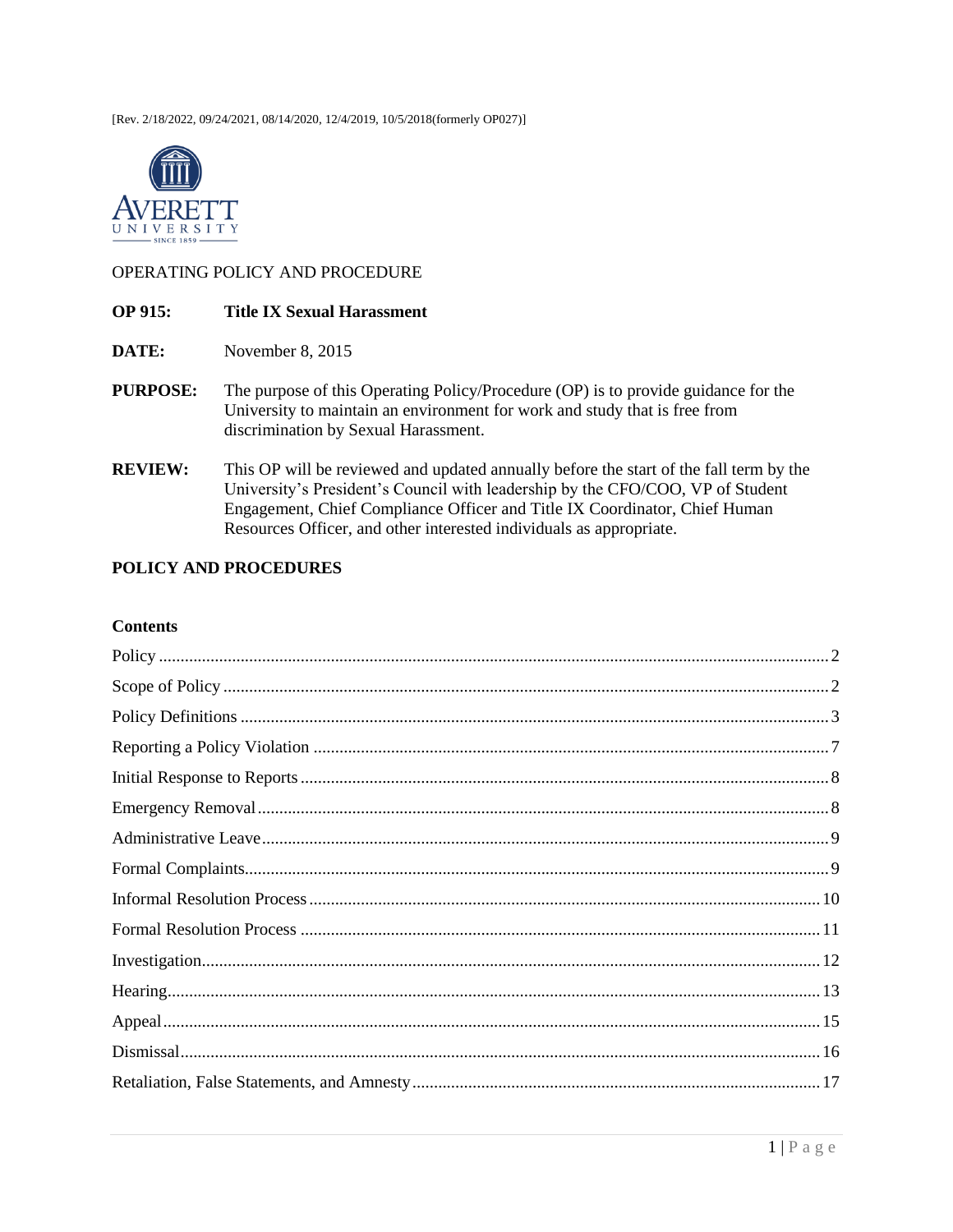# <span id="page-1-0"></span>**Policy**

1. Averett University is committed to maintaining a safe and healthy education and work environment in which no member of the community is excluded from participation, denied the benefits of, or subjected to discrimination or harassment in any University program or activity (including admission to or employment with the University) on the basis of sex. The University emphasizes that every member of the University community, regardless of demographic, personal characteristics, or identity is entitled to protection against Sexual Harassment and misconduct.

Members of the Averett community (students, staff, faculty, volunteers, vendors, and visitors) have the right to be free from all forms of Sexual Harassment. All members of the Averett community are expected to conduct themselves in accordance with this Policy. Sexual Harassment violates the dignity of individuals and will not be tolerated. The University seeks to eliminate Sexual Harassment through education and prevention and by encouraging everyone to report concerns. The University is committed to stopping Sexual Harassment, preventing its recurrence, eliminating any hostile environment, and remedying its discriminatory effects by the use of a prompt, thorough, equitable, fair, and impartial process.

Retaliation against any person who makes a report or cooperates with an investigation or participates in proceedings under this Policy is prohibited conduct and is subject to disciplinary action.

All questions or inquiries regarding this Policy should be addressed to Amanda Estabrook, the University's Title IX Coordinator. Ms. Estabrook can be reached Monday through Friday during normal business hours at (434) 791-7222 or by email at [TitleIX@averett.edu.](mailto:TitleIX@averett.edu) See Appendix A for additional resources.

# <span id="page-1-1"></span> **Scope of Policy**

- 2. This Policy applies to allegations of Sexual Harassment that take place on University property or at University-sponsored events, within the United States, including, but not limited to, field trips, internships, service activities, athletic events, and theatre, music, or other performances when a report is submitted while the Complainant is participating in or attempting to participate in the University's educational programs or activities.
	- a. It may apply to Sexual Harassment that occurs off-campus, including virtual spaces, if the alleged misconduct involves a member of the University community and falls within the definitions and regulatory provisions of Title IX of the Education Amendments of 1972 as currently in effect. Misconduct falling outside this Policy, including discrimination on the basis of sex, may be addressed, as appropriate and determined by the University, under other provisions in the University's student handbook and employment policies.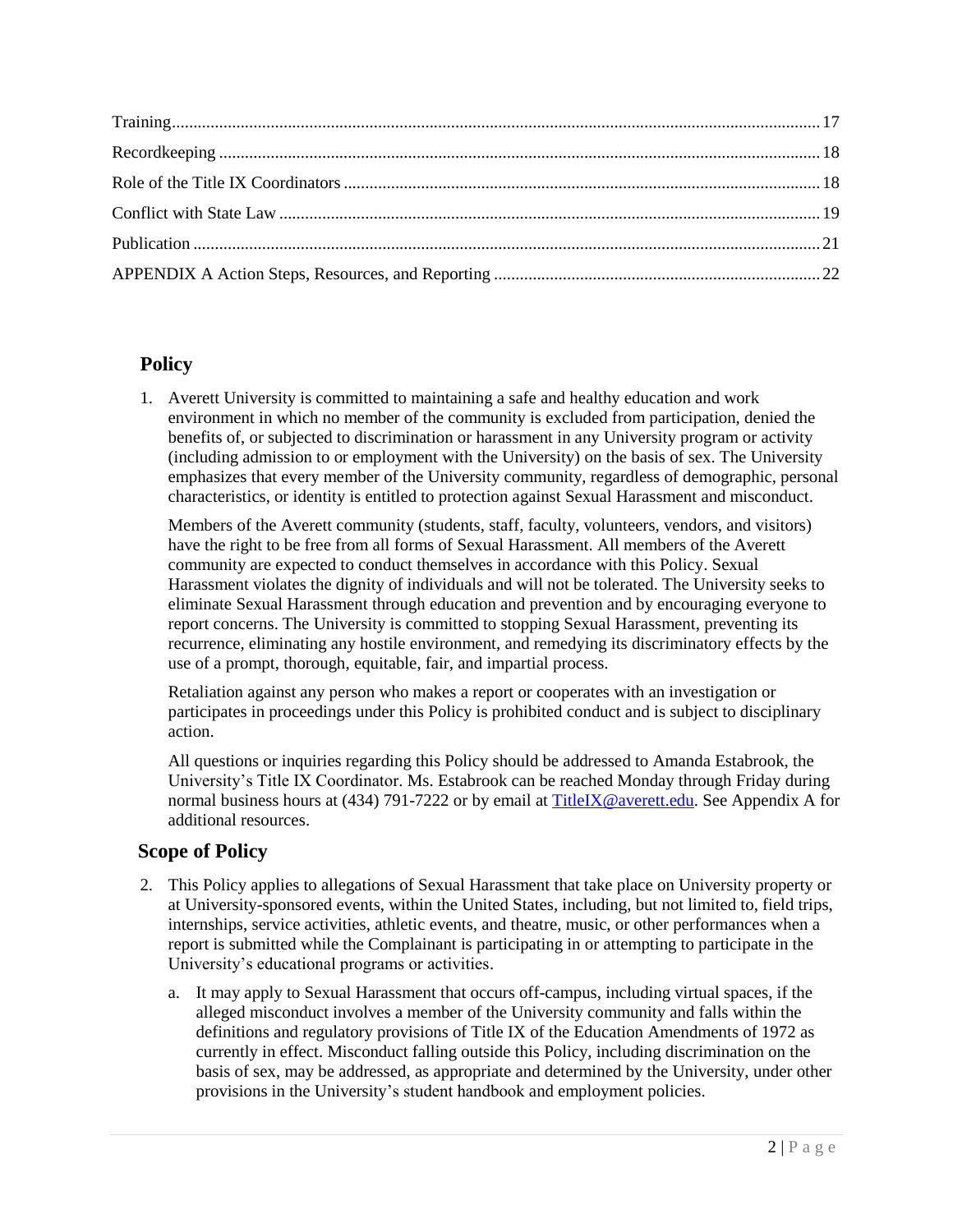- b. The Policy applies regardless of the medium used to manifest the Sexual Harassment including, but not limited to physical, verbal, visual, online/electronic/social media.
- c. "Students" include undergraduate, graduate, and special students enrolled in any course or program in the University. "Employees" include all staff and faculty members, whether fulltime, adjunct, or part-time, on campus or remote, and whether in the capacity of Complainant or Respondent. Graduate Assistants as Complainants may be students or employees depending on their role at the time and the facts and circumstances surrounding the events. Graduate Assistants as Respondents will always be deemed to be employees.
- d. This Policy is not intended for, and will not be used to, infringe on academic freedom.
- e. Nothing in this Policy impairs the rights any individual may have under Title VII of the Civil Rights Act of 1964, as amended.

## <span id="page-2-0"></span>**Policy Definitions**

- 3. As used in this Policy, these terms when capitalized mean:
	- a. **Actual Knowledge** means notice of Sexual Harassment or allegations of Sexual Harassment to the University's Title IX Coordinator or any other University official who has authority to institute corrective measures on behalf of the University, as defined in this Policy and identified in Appendix A.
	- b. **Bias** is an influence or preconceived inclination or judgment of a person towards favoring an outcome or a party. Bias can be favorable or unfavorable and can be based on the status of a party as Complainant or Respondent or on sex-based stereotypes.
	- c. **Complainant** means an individual who is alleged to be the victim of conduct that could constitute Sexual Harassment.
	- d. **Conflict of Interest** is a situation in which a person has a duty to more than one person or entity but cannot do justice to the actual or potentially adverse interests of both parties. It can arise when an individual's personal interests or concerns are inconsistent with duties and obligations to be objective, to act in the best interests of the University or contrary to loyalty.
	- e. **Consent** is permission that is clear, knowing, voluntary, and expressed prior to engaging in and during an act. Consent is active not passive. Silence cannot be interpreted as Consent. Consent can be given by words or actions when those words or actions create mutually understandable, clear permission regarding willingness to engage in, and the conditions of, sexual activity.
		- i. Consent to any one form of sexual activities does not automatically imply Consent to any other form of sexual activity.
		- ii. Consent may be withdrawn at any time.
		- iii. Previous relationships or prior Consent cannot imply Consent to future sexual acts; this includes "blanket" Consent (i.e., permission in advance for any and all acts at a later time/place).
		- iv. Consent cannot be given by a person who is known to be or should reasonably have been known to be based on the circumstances, substantially impaired (e.g., by alcohol or other drug use, unconsciousness, or blackout, etc.).
			- Substantial impairment is a state when an individual cannot make rational, reasonable decisions because the person lacks the capacity to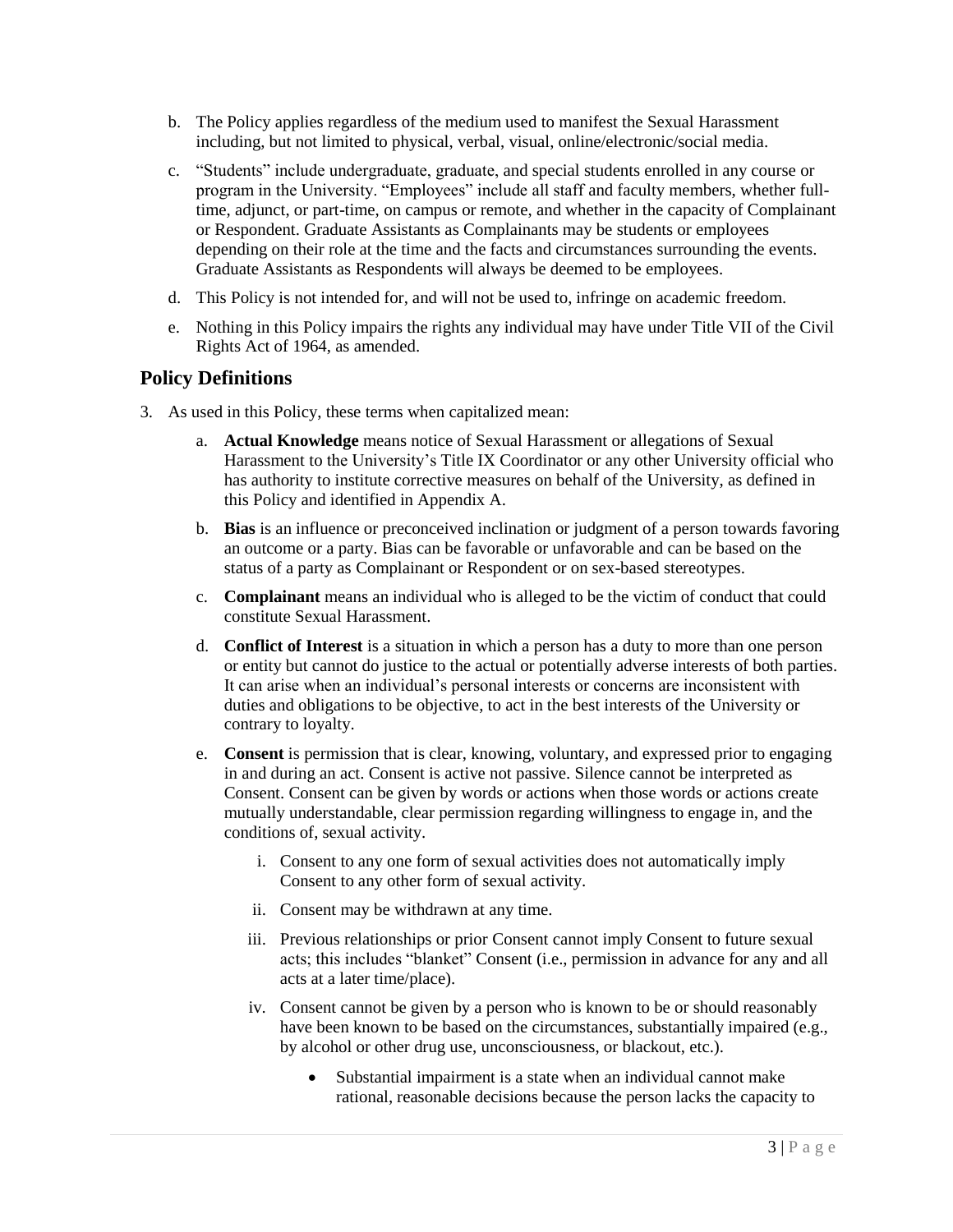give knowing Consent (to understand the who, what, when, where, why, or how of sexual interaction).

- Individuals may have substantial impairment resulting from other physical or mental conditions including mental disability, sleep, involuntary physical restraint, or from the consumption of alcohol or other drugs.
- Being impaired by alcohol or other drugs is never a defense for behavior that violates this Policy.
- v. An individual cannot Consent if the person has been coerced, including being compelled by force, threat of force, or deception; is unaware that the act is being committed; or is coerced by a supervisory or disciplinary authority.
- vi. No individual who is under the age of 18 at the time of the sexual act is legally capable under Virginia law of giving Consent.
- f. **Education Program or Activity** includes all of the University operations, locations, events, or circumstances over which the University exercised substantial control over both the Respondent and the context in which the conduct occurs; and any building owned or controlled by a student organization or group that is officially recognized by the University. Such off-campus situations are fact specific and will be reviewed to determine if such location or activity is part of the University's program or activity for purposes of this Policy.
- g. **Formal Complaint** means a document filed and signed by a Complainant or signed by the Title IX Coordinator alleging Sexual Harassment committed by a Respondent and requesting that the University investigate the allegation of Sexual Harassment.
- h. **Respondent** means an individual who has been reported to be the perpetrator of conduct that could constitute Sexual Harassment.
- i. **Retaliation** is the acts of intimidating, threatening, coercing, or discriminating against any individual for the purpose of interfering with rights or privileges secured by Title IX or because a person has made a report or Formal Complaint, testified, assisted, or participated or refused to participate, in any manner in an investigation, proceeding or hearing. Intimidation, threats, coercion, or discrimination, including charges against an individual for code of conduct violations that do not involve sex discrimination or Sexual Harassment, but arise out of the same facts or circumstances as a report or Formal Complaint of sex discrimination, or a report or Formal Complaint of Sexual Harassment, for the purpose of interfering with any right or privilege secured by Title IX or its implementing regulations, constitutes Retaliation.
- j. **Sexual Harassment** means conduct on the basis of sex that satisfies one or more of the following:
	- i. **Quid Pro Quo Sexual Harassment:** An employee of the University conditioned the provision of an aid, benefit, or service of the University on an individual's participation in unwelcome sexual conduct.
	- ii. **Hostile Environment Sexual Harassment:** Unwelcome conduct determined by a reasonable person to be so severe, pervasive, and objectively offensive that it effectively denies a person equal access to the University's education program or activity.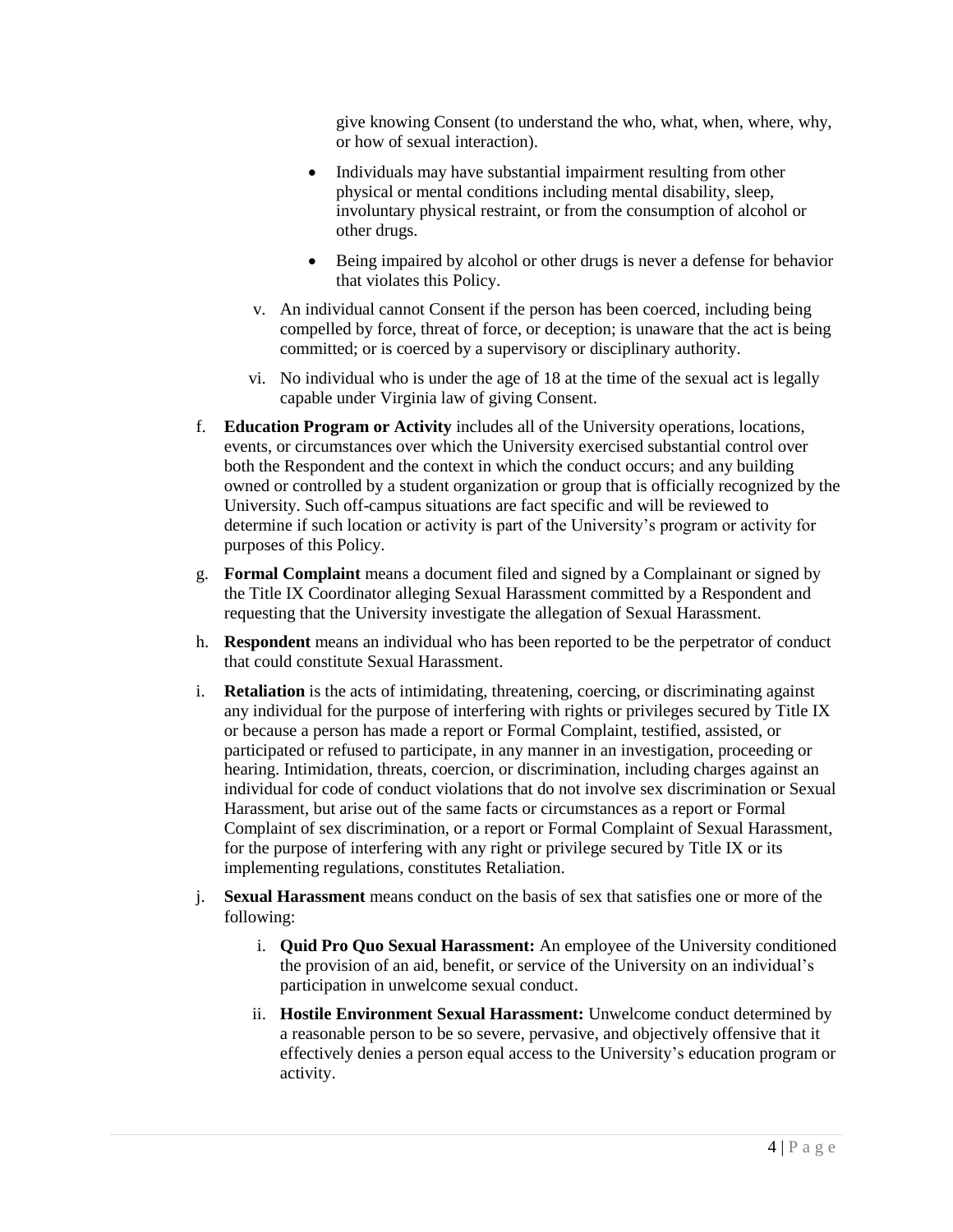- iii. **Dating Violence** means violence committed by a person who is or has been in a social relationship of a romantic or intimate nature with the Complainant and where the existence of such a relationship shall be determined based on a consideration of the following factors: (1) the length of the relationship, (2) the type of relationship, and (3) the frequency of interaction of the persons involved in the relationship.
- iv. **Domestic Violence** is conduct that would meet the definition of felony or misdemeanor crime of violence committed by the Complainant's current or former spouse or intimate partner, a person with whom the Complainant shares a child in common, a person who is or has cohabitated with the Complainant as a spouse or intimate partner, or by a person similarly situated to a spouse under domestic or family violence law, or anyone else protected under the domestic or family violence law of the jurisdiction in which the offense occurred.
- v. **Sexual Assault** is defined as the following forcible and non-forcible sex offenses:
	- Forcible Rape: Penetration, no matter how slight, of the vagina or anus, with any body part or object, or oral penetration by a sex organ of another person, without the Consent of the Complainant.
	- **Forcible Sodomy:** Oral or anal intercourse with another person forcibly and/or against the person's will (non-consensually) not forcibly or against the person's will in stances where the Complainant is incapable of giving Consent because of age or because of temporary or permanent mental or physical incapacity.
	- **Forcible Fondling:** The touching of the private body parts of another person (buttocks, groin, breasts), for the purpose of sexual gratification, forcibly and/or against that person's will (non-consensually), or not forcibly or against the person's will in instances in which the Complainant is incapable of giving consent because of age or because of temporary or permanent mental or physical incapacity.
	- **Sexual Assault with an Object:** The use of an object or instrument to penetrate, however slightly, the genital or anal opening of the body of another person forcibly and/or against that person's will (nonconsensually) or not forcibly or against the person's will in stances where the Complainant is incapable of giving Consent because of age or because of temporary or permanent mental or physical incapacity
	- **Incest:** Non-forcible sexual intercourse between persons who are related to each other within the degrees wherein marriage is prohibited by state law (for applicable law in Virginia, see Va. Code Ann. § 18.2-366
	- Statutory Rape: Non-forcible sexual intercourse with a person who is under the age of Consent in the jurisdiction in which the offense occurred (the age of Consent in Virginia is 18 unless both parties are under 18; see Va Code Ann, § 18.2-61).
- vi. **Stalking** is a course of conduct directed at a specific individual that would cause a reasonable person under similar circumstances and with similar identities to the Complainant to fear for their own or others' safety, or to suffer substantial emotional distress. A course of conduct includes two or more acts, including but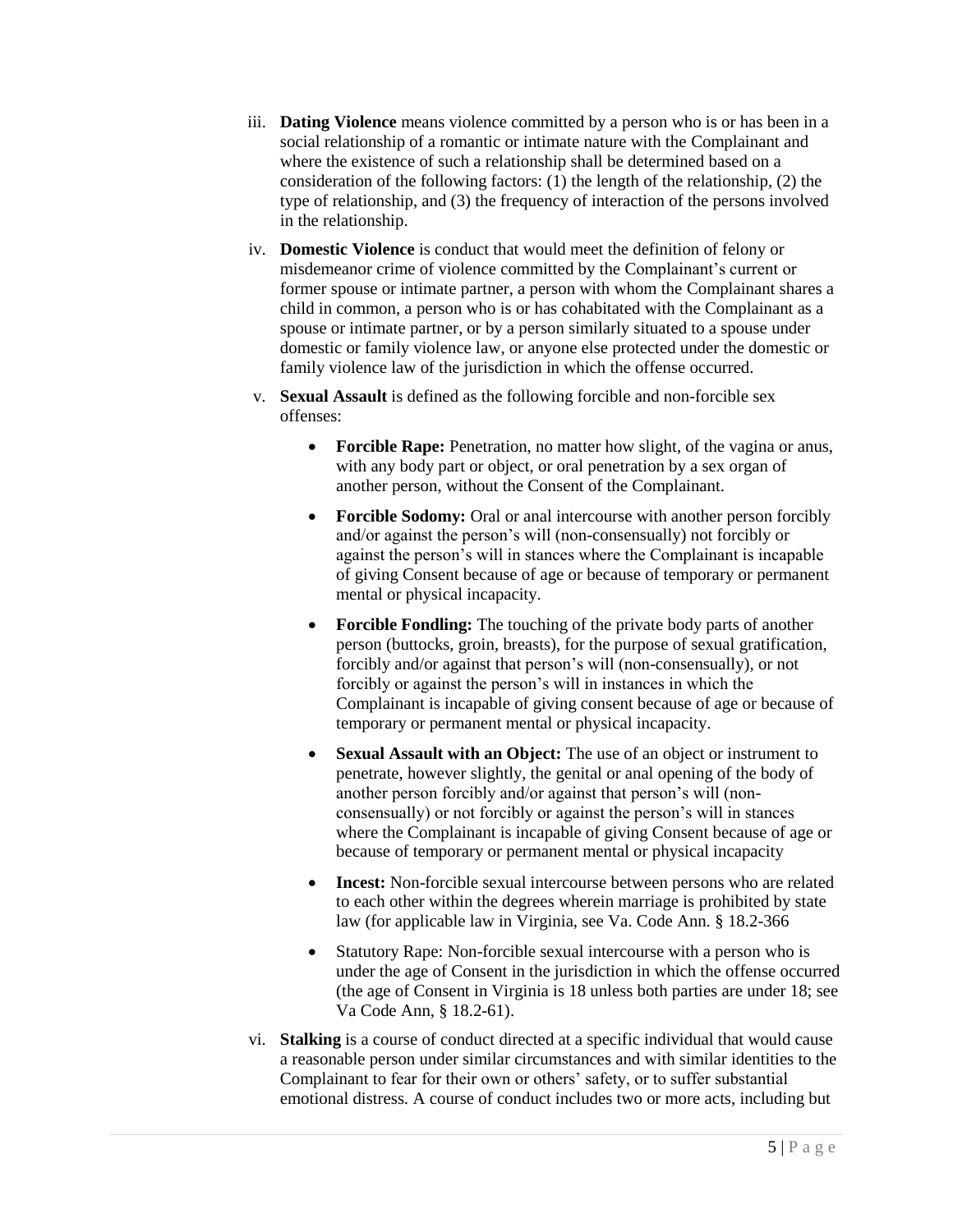not limited to those in which the alleged perpetrator directly, indirectly, or through third parties, by any action, method, device, or means, follows, monitors, observes, surveils, threatens, or communicates to or about the Complainant, or interferes with the Complainant's property. Substantial emotional distress means significant mental suffering or anguish that may, but does not necessarily, require medical or other professional treatment or counseling.

- k. **Remedies** are measures designed to restore or preserve equal access to the University's educational program or activities where a determination has been made following a formal resolution process that a Respondent is responsible for one or more acts of Sexual Harassment under this Policy. Remedies may include Supportive Measure but may include additional disciplinary or punitive measures.
- l. **Sanctions** are measures that may be disciplinary or punitive in nature and may be imposed if a Respondent is found to be responsible for violations of this Policy against Sexual Harassment. The following Sanctions maybe assigned singularly or in combination:
	- i. Student Sanctions (see the Student Handbook for a complete description of each sanction):
		- Official Reprimand
		- Restitution
		- Loss of Privileges
		- Coach and/or Department Chair Notification
		- Educational Task
		- Deferred Sanction
		- Disciplinary Probation
		- Disciplinary Suspension
		- Expulsion
		- No Contact
		- Restriction from University Employment
		- University Housing Transfer or Removal
		- Removal from Specific Courses or Activities
	- ii. Employee Sanctions:
		- Written Warning
		- Required Training or Education
		- Alteration of Work Arrangements
		- Probation
		- Loss of Annual Pay Increase
		- Loss of Oversight, Supervisory, Mentor, or Sponsor Responsibilities
		- Demotion
		- Suspension with or without Pay
		- Termination
- m. **Supportive Measures** mean non-disciplinary, non-punitive individualized services offered as appropriate, as reasonably available, and without fee or charge to the Complainant or the Respondent before or after the filing of a Formal Complaint or where no Formal Complaint has been filed.
	- i. Such measures are designed to restore or preserve equal access to the University's Education Program or Activity without unreasonably burdening the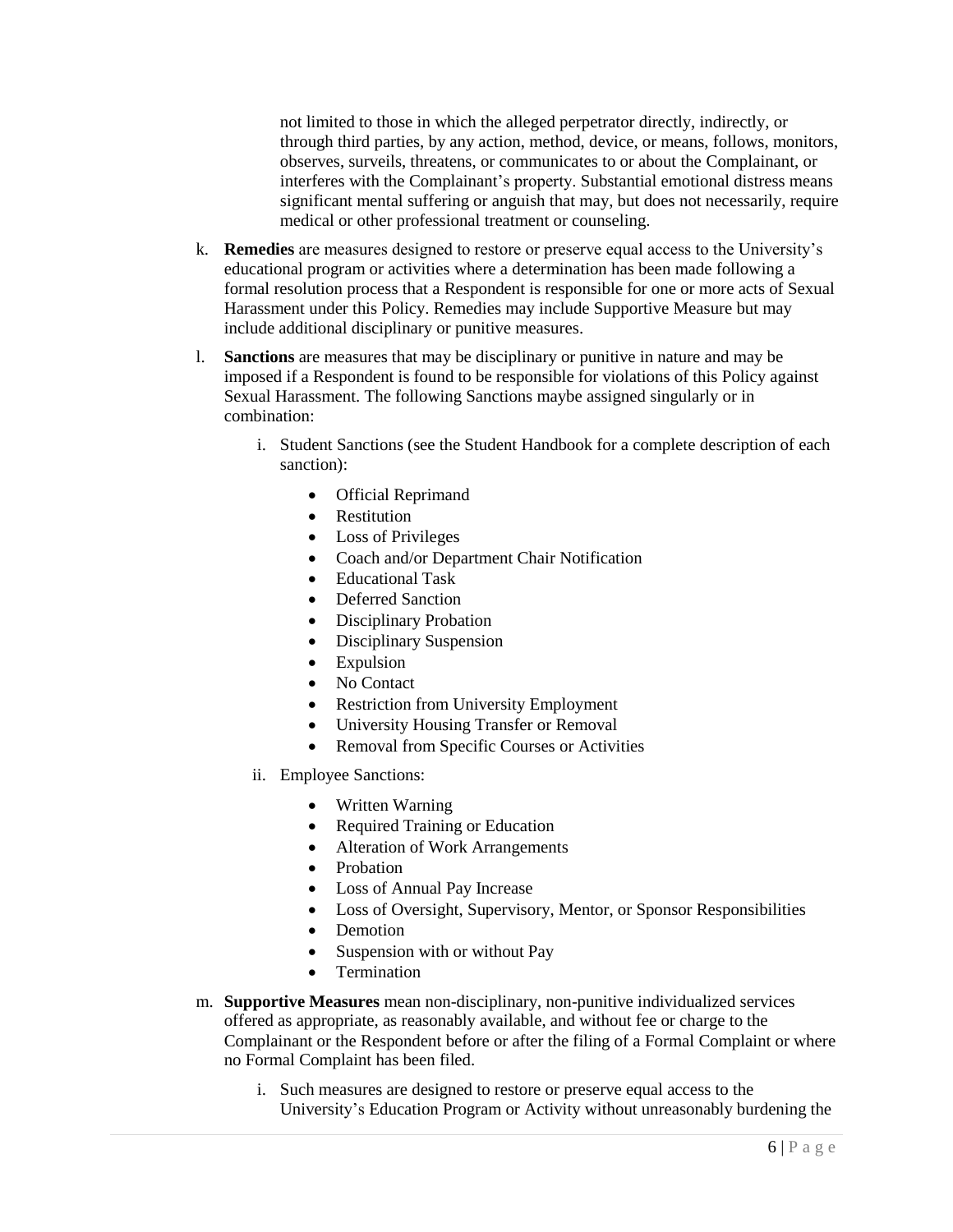other party, including measures designed to protect the safety of all parties or the University's educational environment, or deter Sexual Harassment.

- ii. Supportive Measures may include, but are not limited to, counseling, extensions of deadlines or other course-related adjustments, modifications of work or class schedules, campus escort services, mutual restrictions on contact between the parties, changes in work or housing locations, leaves of absence, increased security and monitoring of certain areas of the campus, and other similar measures as determined to be appropriate to protect and support the parties.
- iii. The University will maintain as confidential Supportive Measures provided to the Complainant or Respondent, to the extent that maintaining such confidentiality does not impair the ability of the University to provide the Supportive Measures.
- n. **Title IX Coordinator** is the University designated official with primary responsibility for coordinating the University's compliance with Title IX. Additional information about the role of the Title IX Coordinator can be found in Paragraph 45 of this Policy.
	- i. **Deputy Title IX Coordinators** are designated officials with secondary responsibility for the University's compliance with Title IX. Deputies will assist with implementation of this Policy and serve in the Coordinator role when the Title IX Coordinator is not available, is recused from a case for Conflict of Interest or Bias, or as otherwise deemed appropriate. Use of the terms "Title IX Coordinator" or "Coordinator" includes Deputy Title IX Coordinators.

# <span id="page-6-0"></span>**Reporting a Policy Violation**

- 4. In the interests of providing Supportive Measures to persons affected by Sexual Harassment, the University strongly encourages the reporting of potential violations by any person who has knowledge, regardless of when such violation is believed to have occurred.
	- a. Information on how to report violations of this Policy will be disseminated to applicants for employment and for admission to the University, current employees, enrolled students, and will be made available on the University's website.
	- b. Reports may be made by any person, including persons who are witnesses to the incident or who have heard about the incident from another source.
	- c. The University respects the right of a Complainant to decide whether they wish to pursue a Formal Complaint and/or whether they wish to report to law enforcement and will assist a Complainant in reporting to law enforcement and/or obtaining an order of protection, if the Complainant wishes. A report of an incident to the University does not automatically initiate a formal process but will enable persons affected to access Supportive Measures and resources and to receive information about their rights and options.
	- d. If the person making the report is not the Complainant, the University will contact the potential Complainant to offer Supportive Measures and resources.
- 5. Reports may be made any time (24/7) by telephone, email, or mail. Reports may also be made inperson during regular University business hours.
- 6. Reports should be directed to an Official with Authority to initiate corrective measures while working with the University's Title IX team. Each Official with Authority who is not a Title IX Coordinator must notify a Coordinator as soon as is practicable but within 24 hours and provide all available information. Once an Official with Authority or a Title IX Coordinator receives a report, the University has Actual Knowledge of the report, as defined in Paragraph 3 of this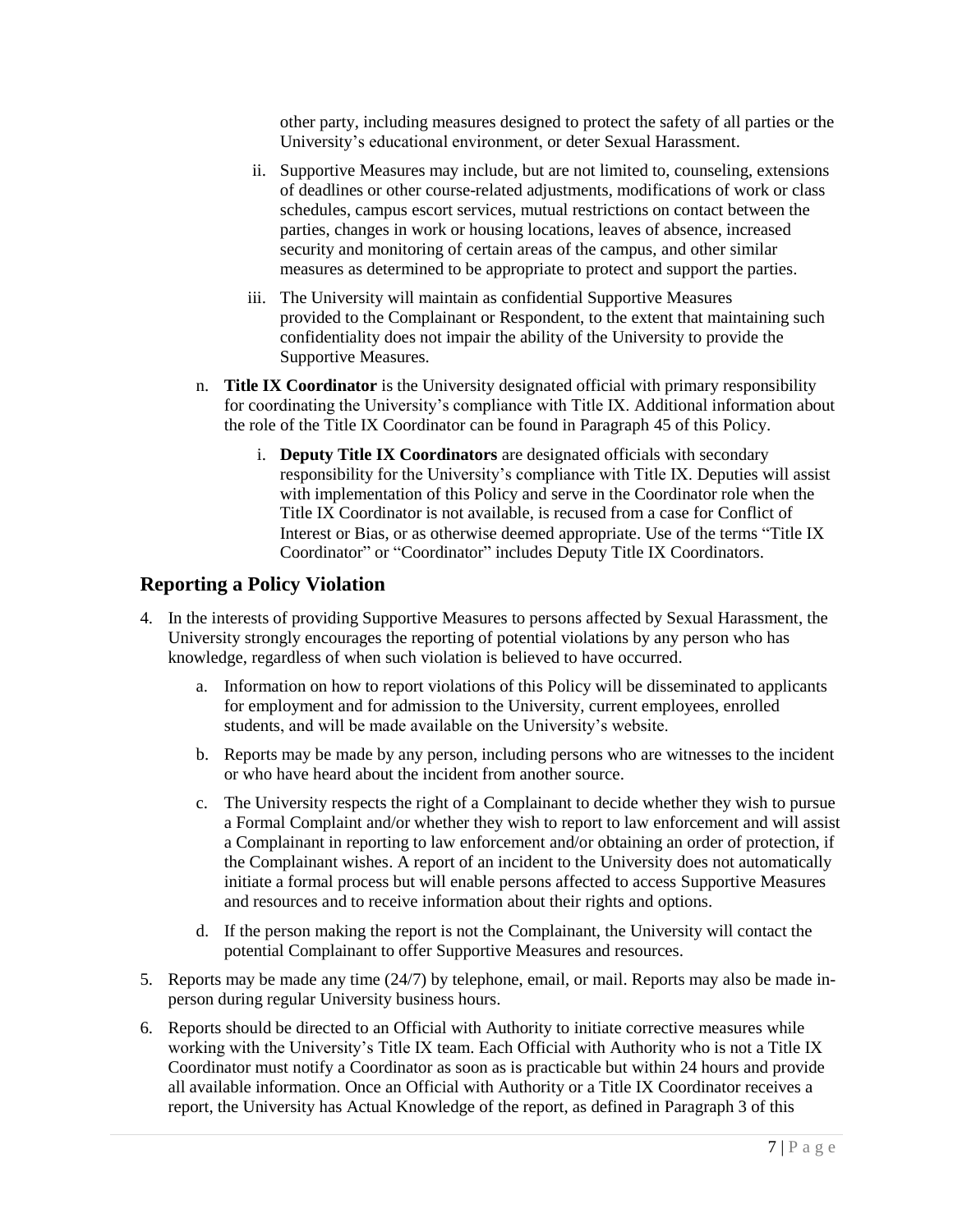#### Policy. **See Appendix A for a full list of and contact information for such designated personnel.**

7. Employees of the University who are not designated as Officials with Authority and become aware of potential violations of this Policy are required to report what they know to a Title IX Coordinator as soon as is practicable but within 24 hours and provide all available information. When an employee who is not designated as an Official with Authority to initiate corrective measures receives a report, the University does not have Actual Knowledge of the report, as defined in Paragraph 3 of this Policy. To ensure the University has Actual Knowledge and can provide support and information to individuals impacted by Sexual Harassment, Complainants and third party reporters are encouraged to report to a Title IX Coordinator or an Official with Authority. **See Appendix A for a full list of and contact information for such designated personnel.**

## <span id="page-7-0"></span> **Initial Response to Reports**

- 8. Promptly upon receipt of a report, the Title IX Coordinator or Deputy Coordinator will:
	- a. Take necessary steps to identify potential Complainants if not identified in the report
	- b. Contact each potential Complainant to offer Supportive Measures, regardless of whether the potential Complainant intends to file a Formal Complaint.
	- c. Complete a Conflict of Interest/Bias review and if a potential Bias or Conflict of Interest is identified, transfer the report to another Coordinator who does not report to the Coordinator and to whom the Coordinator does not report.
	- d. The Title IX Coordinator will respond to the report in a manner that is reasonable in light of known circumstances at the time and will avoid acting in a manner that is deliberately indifferent as that term is used under the Title IX regulations.
- 9. Upon meeting/discussing the report with the potential Complainant, the Title IX Coordinator responsible for overseeing the case will:
	- a. Offer and determine appropriate Supportive Measures, individualized to consider the wishes and needs of the potential Complainant, regardless of whether a Formal Complaint is filed. Supportive Measures may be implemented by the Title IX Coordinator or with the assistance of appropriate administrators.
	- b. Determine if the allegations as reported meet the definition of Sexual Harassment under Title IX regulations and be covered by Title IX. If not, the report will be referred to the appropriate University review/disciplinary/resolution process for non-Title IX violations.
	- c. Explain the process for filing a Formal Complaint, the investigative and formal resolution process, and the availability of an informal resolution process.

## <span id="page-7-1"></span>**Emergency Removal**

- 10. The University may remove a Respondent from its Educational Program or Activity on an emergency basis:
	- a. After an individualized safety or risk analysis is conducted based on known facts and circumstances.
		- i. The University's threat assessment team if the Respondent is a student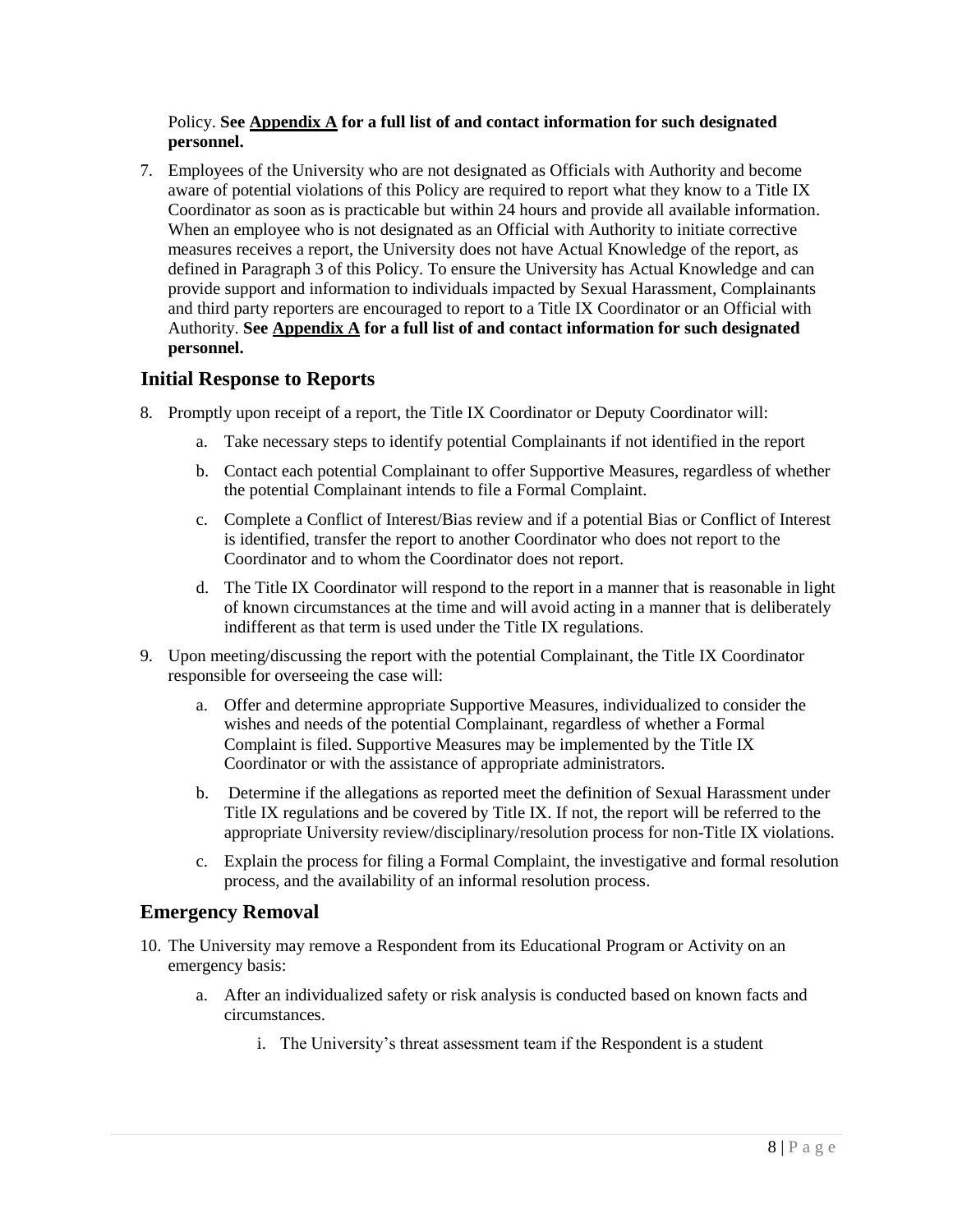- ii. The Director of Human Resources upon consultation with the employee's supervisor and other relevant personnel as determined by the circumstances if the Respondent is an employee
- b. If it is determined that the Respondent's actions arising from the alleged Sexual Harassment poses an immediate threat to the physical health or safety of a member of the University community (including self-harm) arising from the allegations of Sexual Harassment.
- c. If the Respondent's actions posing an immediate and direct threat do not arise from the allegations of Sexual Harassment (such as a student possessing a weapon on campus unrelated to any Sexual Harassment allegation), then the University will address the concern in accordance with the applicable code of conduct, separate from this Policy.

Before an emergency removal decision is implemented there shall be appropriate consideration of all applicable disability laws and how those laws may require some modification of the decision.

If an Emergency Removal is made, the Coordinator shall issue a written notice to the Respondent, and with an immediate right to appeal. An appeal of an emergency removal decision is the same used for an appeal of a hearing decision determining responsibility under this Policy. See Paragraph 34-38 below.

A decision to impose an emergency removal is a discretionary one, and not tantamount to a determination of responsibility or a Sanction.

# <span id="page-8-0"></span>**Administrative Leave**

11. The University may place a non-student employee Respondent on administrative leave after a Formal Complaint has been filed against the Respondent. Administrative Leave is meant for nonemergency situations and may be imposed in accordance with the College's other policies for leave that apply to employee, and the employee's rights under applicable disability laws must be considered.

## <span id="page-8-1"></span>**Formal Complaints**

- 12. A written Formal Complaint may be filed and signed by a Complainant or signed by a Title IX Coordinator requesting an investigation into Sexual Harassment. The filing of a Formal Complaint serves to initiate a formal resolution process and also makes the informal resolution process available.
	- a. A Formal Complaint may be filed by the Complainant with the Title IX Coordinator in person, by mail, or by electronic mail, or other means the University may provide.
		- i. Filed by a Complainant means a document or electronic submission that contains the Complainant's physical or digital signature, or otherwise indicates that the Complainant is the person filing the Formal Complaint.
	- b. If specific circumstances warrant, the Title IX Coordinator may sign a Formal Complaint to initiate the formal resolution process against the Respondent when the Complainant does not wish to do so if doing so is not clearly unreasonable in light of the circumstances. Where the Title IX Coordinator signs a Formal Complaint, the Title IX Coordinator is not considered to be the Complainant.
	- c. The Title IX Coordinator, in their discretion, also may consolidate Formal Complaints when the allegations of Sexual Harassment arise out of the same facts or circumstances. Consolidation is permitted if there are multiple Formal Complaints against one or more Respondents by multiple Complainants or by the same Complainant.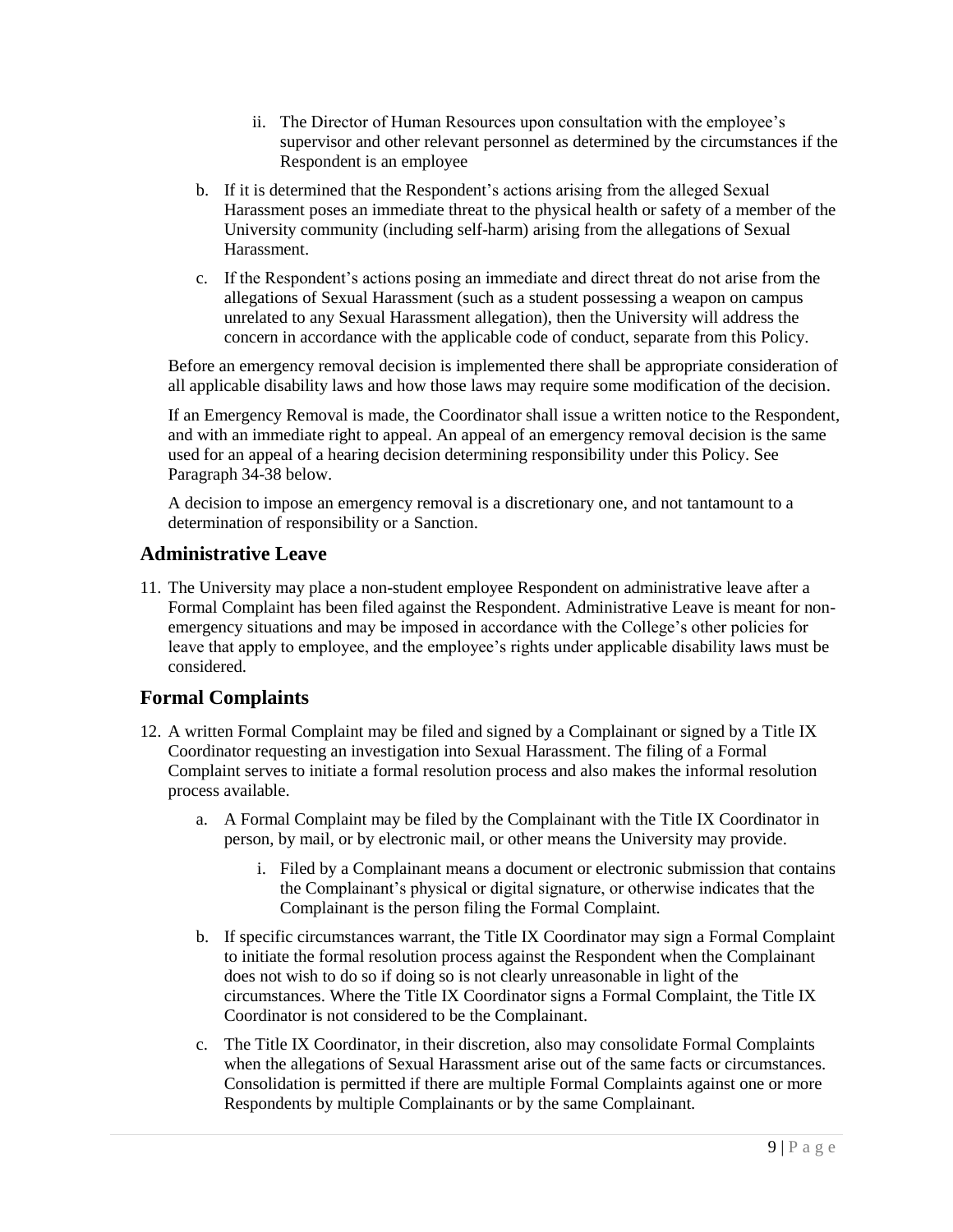- d. The Title IX Coordinator will review all Formal Complaints to determine whether they fall within the scope of this Policy. A Formal Complaint may be dismissed per the guidelines outlined in Paragraph 37.
- 13. After receiving a Formal Complaint, the Title IX Coordinator will provide a written notice of allegations simultaneously to the known parties with sufficient advance notice to enable the parties to prepare for a meeting with the assigned Investigator. The notice of allegations will include:
	- a. Notice of a Formal Complaint being filed with the allegations of Sexual Harassment and of the procedures that apply.
	- b. A statement of details known at the time including identifies of the parties involved (if known), the conduct alleged to constitute Sexual Harassment, and the date(s) and location(s) of the alleged incident(s).
	- c. A statement that the Respondent is presumed not responsible for the alleged conduct and that a determination regarding responsibility is made at the conclusion of the formal resolution process.
	- d. Notice that the parties may have an advisor of their choice, who may be, but does not need to be, an attorney, to attend all meetings, interviews, and hearings.
	- e. Notice that the parties will have the ability to inspect and review evidence collected during the investigation.
	- f. Information regarding any provision in the University code of conduct that prohibits knowing making false statements or submitting false information during the resolution processes.
	- g. Additional allegations about the Complainant or Respondent that were not included in the initial notice.

Amendments and updates to the notice of allegations may be made as the investigation progresses and more information becomes available regarding the addition or dismissal of various alleged policy violations.

- 14. The Title IX Coordinator will meet with the Respondent following the filing of a Formal Complaint, or if Supportive Measures would be available and beneficial to the potential Respondent. Upon meeting with the Respondent, the Title IX Coordinator responsible for overseeing the case will:
	- a. Review and explain the allegations included in the notice.
	- b. Offer and determine appropriate Supportive Measures, individualized to consider the wishes and needs of the Respondent. The Respondent will be treated in a manner that is equitable and the Coordinator may not implement measures that are punitive or disciplinary in nature unless or until the Respondent has been adjudicated responsible for the Sexual Harassment.
	- c. Explain and provide information on the process used by the University once a Formal Complaint has been filed, including the investigative, and formal resolution processes, as well as the availability of an informal resolution process.

## <span id="page-9-0"></span>**Informal Resolution Process**

15. At any time after a Formal Complaint is filed and before there has been a determination regarding responsibility on the allegations the parties may elect to utilize an informal resolution process.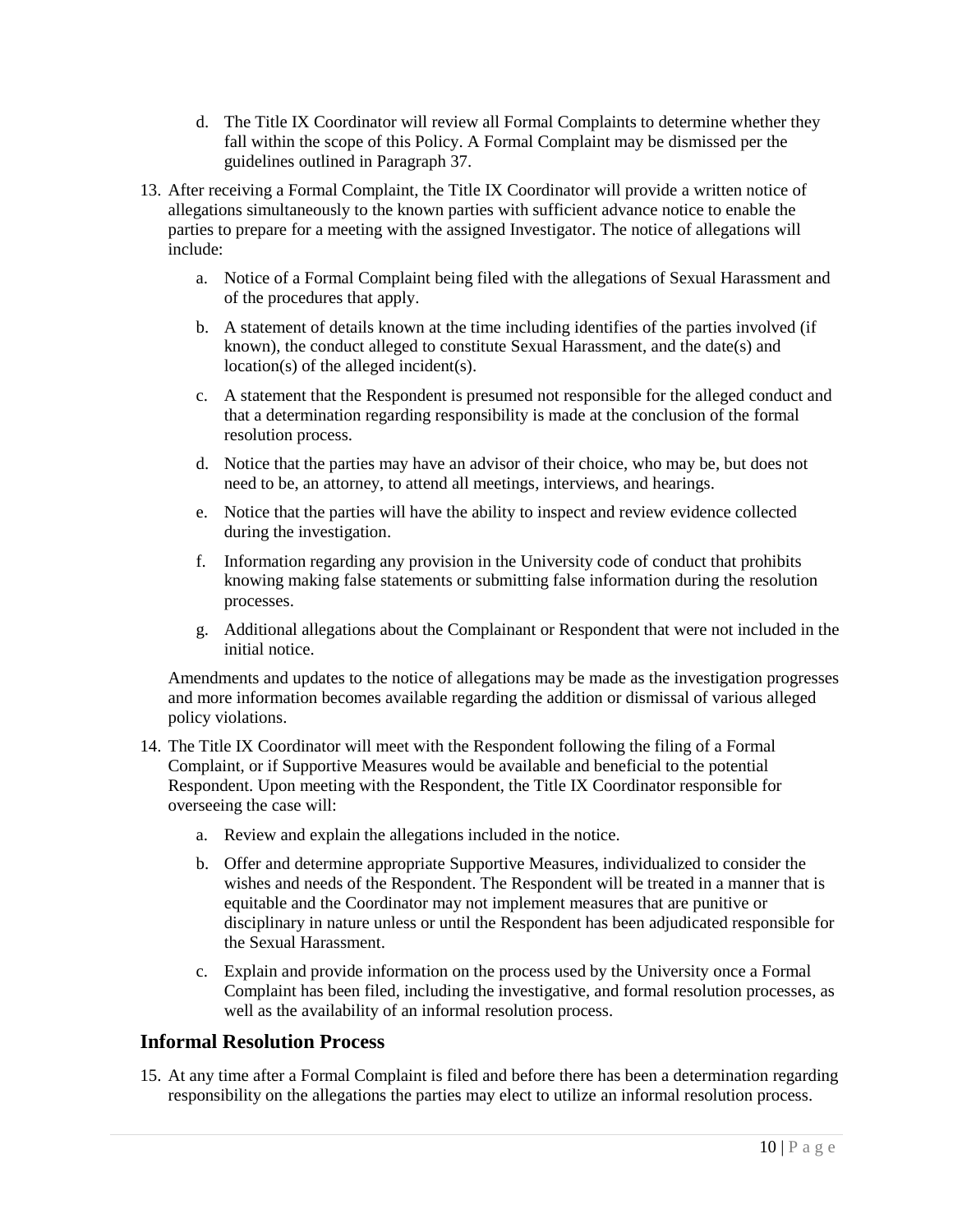- a. Informal resolution is available for resolution of any Formal Complaint unless the Respondent is an employee (as specified in paragraph 2.c. above) and the Complainant is a student *or* the Title IX Coordinator determines that informal resolution in not an appropriate mechanism for resolving the Formal Complaint.
- b. The University will provide written notice simultaneously to the parties that will include (1) the allegations, (2) the requirements of informal resolution, including circumstances under which parties will be precluded from resuming a formal complaint arising from the same allegations, (3) the right of any party to withdraw from informal resolution and resume formal resolution, and (4) any consequences resulting from participating in the informal resolution process, including the records that will be maintained or shared.
- c. Participation in the informal resolution process may not be required by the University as a condition of enrollment, continued enrollment, employment or continued employment, as a condition to enjoy any other right, or as a waiver of the right to an investigation and hearing on a Formal Complaint of Sexual Harassment. Participation in the informal resolution process must be voluntary, without coercion.
- d. In order to initiate the informal resolution process both parties must sign an agreement that reflects the following: their voluntary decision to submit all allegations contained in the Formal Complaint to this alternative form of resolution, subject to their right to withdraw at any time before a final agreement is reached; their understanding that informal resolution may include mediation, restorative justice, or any other interventions or agreed upon by the parties and deemed appropriate by the University; and their understanding that the use of informal resolution is not an admission of responsibility by the Respondent, nor will a finding of "Responsible" be placed in a student or employee file.
- e. Either party may withdraw from the informal resolution and resume for the formal resolution process, unless the parties have reached a binding agreement.
- f. The informal resolution process does not require a live hearing that allows for crossexamination, but instead may be held virtually, with the parties in one location, or may be resolved through separate meetings and communication with the Facilitator.
- 16. The facilitator appointed to lead the informal resolution process may be external to the University retained for such a purpose or may be a University employee. The facilitator must be impartial without Bias or Conflicts of Interest and will be trained on appropriate topics as noted in Paragraph 43.
- 17. If the informal resolution process is successful and the parties voluntarily agree to the resolution, the Title IX process is complete.
- 18. If the informal resolution process is unsuccessful the facilitator shall not be called as a witness in any subsequent hearing held under the formal resolution process, and no records generated by the facilitator or provided by either party in confidence exclusively to the facilitator shall be offered or received by the investigators or in any hearing held under the formal resolution process.

# <span id="page-10-0"></span>**Formal Resolution Process**

19. All personnel (internal or external to the University) who will participate in the formal resolution process must trained on appropriate topics as indicated in Paragraph 43 of this Policy and be cleared of Conflicts of Interest and Bias, including Biases against a specific Complainant or Respondent or against Complainants or Respondents in general, before being assigned to a particular case. Anyone who is determined to have a potential Bias or Conflict of Interest must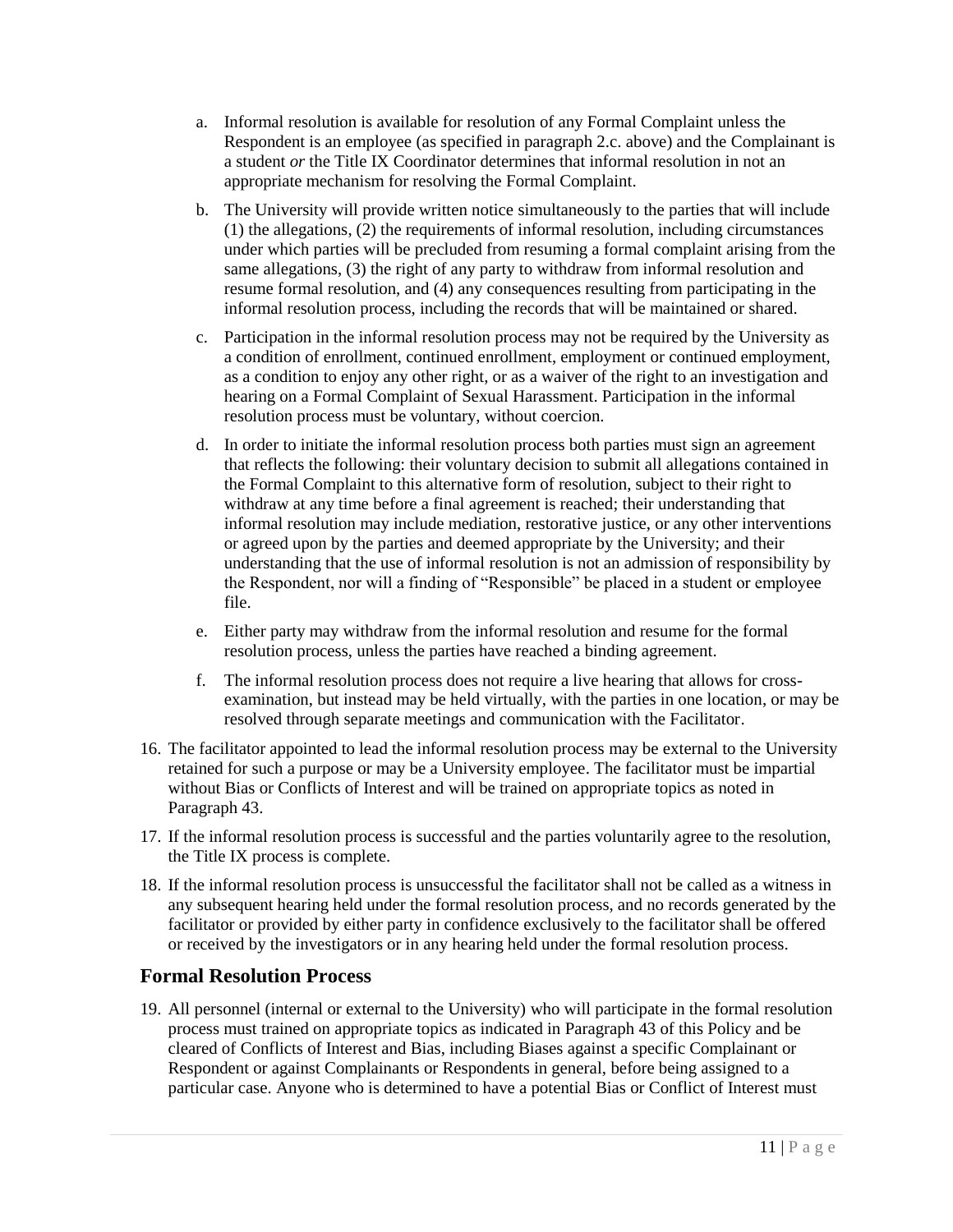recuse themselves from the case and remain uninvolved and avoid discussion of the case or the parties involved.

- 20. The formal resolution process shall be conducted with:
	- a. A presumption that the Respondent is not responsible until the conclusion of the hearing at which time a determination is rendered.
	- b. Protection of legally recognized privilege
	- c. Written notice to the parties of their right to select an advisor of their choice or to be appointed one by the University.
	- d. All rules and processes applied to both parties equally and in the same manner.
- 21. Knowing that it is in the best interest of all parties and the University community to address Formal Complaints of Sexual Harassment correctly and promptly, the University has set reasonably prompt timelines for each phase of the process once a Formal Complaint has been filed through resolution of the Formal Complaint. However, there may be temporary delays of the formal resolution process or extensions of the timeframes for good cause. Good cause may include the absence of a party, a party's advisor, or witness. It may also include concurrent law enforcement activity, the need for language assistance or disability accommodation, among other considerations necessary to provide a prompt, fair, equitable and impartial process. Should a delay occur, the parties will be notified of the delay or extension and the reasons for the action.

#### <span id="page-11-0"></span> **Investigation**

- 22. The formal resolution process begins with an objective and thorough investigation of the matters alleged in the Formal Complaint. The investigator(s) appointed by the University shall make best efforts to collect all relevant evidence within 30 business days following the written notice to both parties of the Formal Complaint and initiation of the formal resolution process. During the investigation,
	- a. The burden to identify and speak with all witnesses and to gather all relevant evidence, both inculpatory and exculpatory, is on the University not the parties.
	- b. The University shall not restrict the ability of the parties to discuss the allegations under investigation or to gather and present relevant evidence.
	- c. The parties have the right to an advisor of their choice which may be an attorney. The University shall provide the advisor with information on the University's formal resolution process. If a party does not have an advisor and desires one during the investigation, the University shall provide trained advisor.
	- d. The parties must be provided an equal opportunity to identify relevant witnesses, including fact and expert witnesses, and to present facts and relevant evidence, both inculpatory and exculpatory.
	- e. The University shall send written notice of interviews, meetings, or hearings when a party's participation is expected or invited with sufficient time to enable the party to prepare to participate.
	- f. The investigator shall respect each party's rights, as outlined in this Policy, and the confidentiality of the party's own medical, psychological, and similar treatment records. The investigator shall not apply pressure or seek to coerce waiver of such rights or privileges. Should a party voluntarily choose to waive such privilege, such information may be collected and reviewed for evidentiary value as part of the investigation.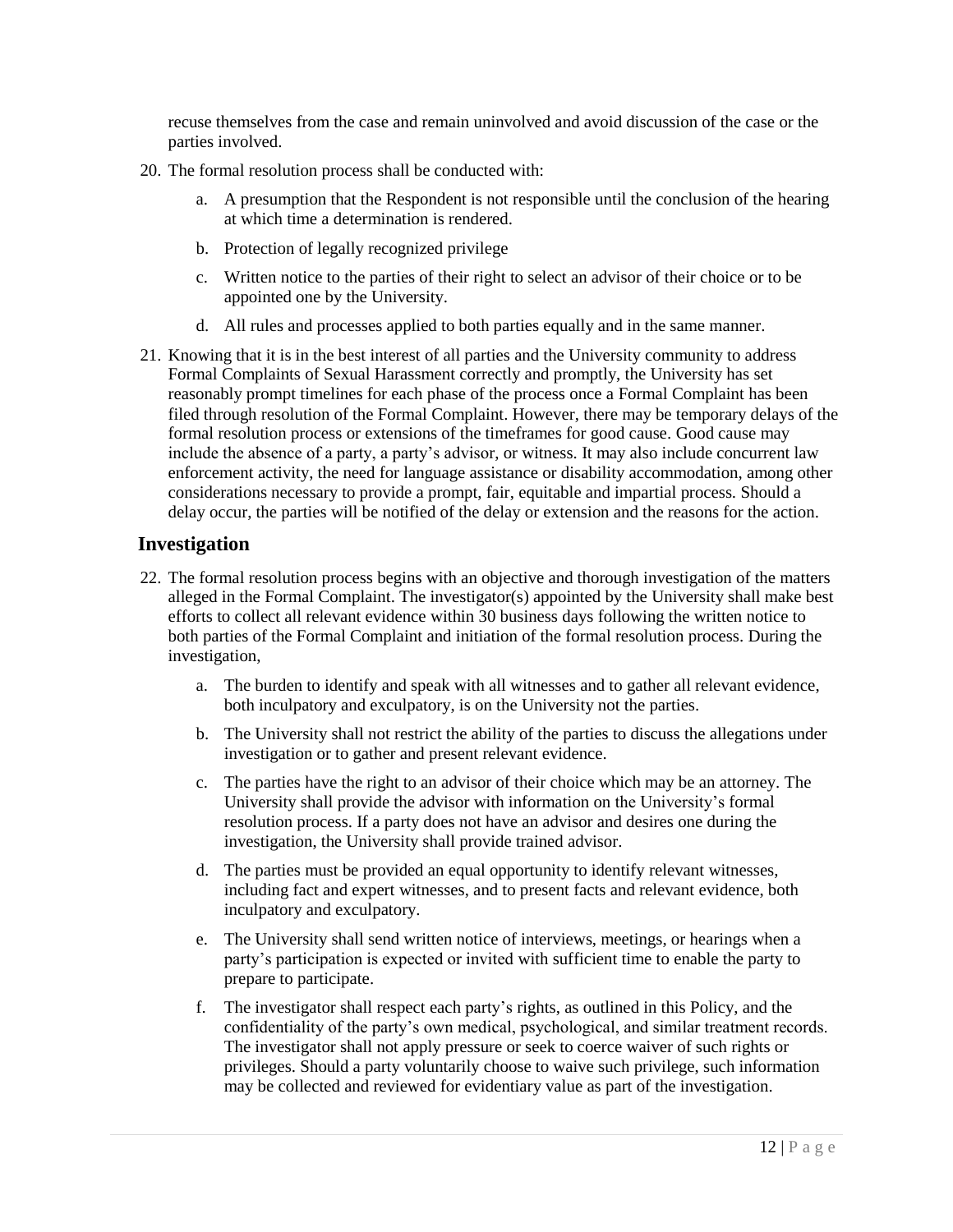- 23. Parties will be provided an equal opportunity to inspect and review any evidence obtained as part of the investigation that is directly related to the allegations raised in the Formal Complaint, including evidence that is not intended to be used in a hearing to determine responsibility and includes evidence regardless of the source from which obtained. The evidence will be sent to each party and their advisors, if any, and provide 10 business days for the parties to review and submit a written response to be considered prior to the completion of the final investigative report.
	- a. At the conclusion of the investigation but prior to the hearing, the investigator must prepare a final investigative report that fairly and objectively summarizes the relevant evidence. This report shall be provided to both parties (hard or electronic copy) for their review at least 10 business days prior to the scheduled hearing to determine responsibility.
	- b. Non-Disclosure Agreement. Each party and their advisors, if any, will be required prior to the disclosure of evidence, to execute a non-disclosure agreement that: (a) prohibits the public dissemination of the documents and information made are to be made available for inspection and review, (b) prohibits the use of the documents and information for any purpose unrelated to the formal resolution process under this Policy, and (c) prohibits the taking of photographs or otherwise copying of any of the evidence provided to that party by the investigator(s) under Policy, including sensitive materials such as nude images.
	- c. Redaction. Before sharing the documents in the Investigator's file, the Investigator(s) may redact information that is not directly related to the allegations in the Formal Complaint, or that is otherwise barred from use, such as a legally recognized and unwaived privilege. Personally identifiable information may be redacted from a student's records if the information is not directly related to the allegations in the Formal Complaint. However, the investigators shall not redact student "education records" shared among the parties in the course of the investigation so long as they directly relate to the allegations raised in the Formal Complaint because such evidence directly relates to the allegation and as such constitutes an education record of both the Complainant and Respondent. The Investigator will keep a clear record of what documents, if any, are withheld or redacted because they do not to relate to the allegations in the Formal Complaint or are subject to an un-waived privilege.
- 24. The University may use external or internal resources to conduct investigations. In either circumstance the investigator will be trained on appropriate topics as noted in Paragraph 43.

# <span id="page-12-0"></span>**Hearing**

- 25. A live hearing shall be scheduled as soon as practicable following the delivery of the investigative report but notice shall be provided to the parties and their advisors at least 10 business days in advance of the hearing.
	- a. The hearing shall be conducted virtually and will be recorded, for purposes of review in the event of an appeal, using technology available to the University at the time. The parties may not record the proceedings, and no other unauthorized recordings are permitted.
	- b. Each party to the hearing, the witnesses, and the hearing officer may be in separate locations or rooms.
- 26. Each party has the right to be present at the hearing so long as they participated in the investigation. Each party's advisor may ask the other party and any witnesses relevant questions and follow up questions, including those that challenge credibility, The parties may not question each other or witnesses directly.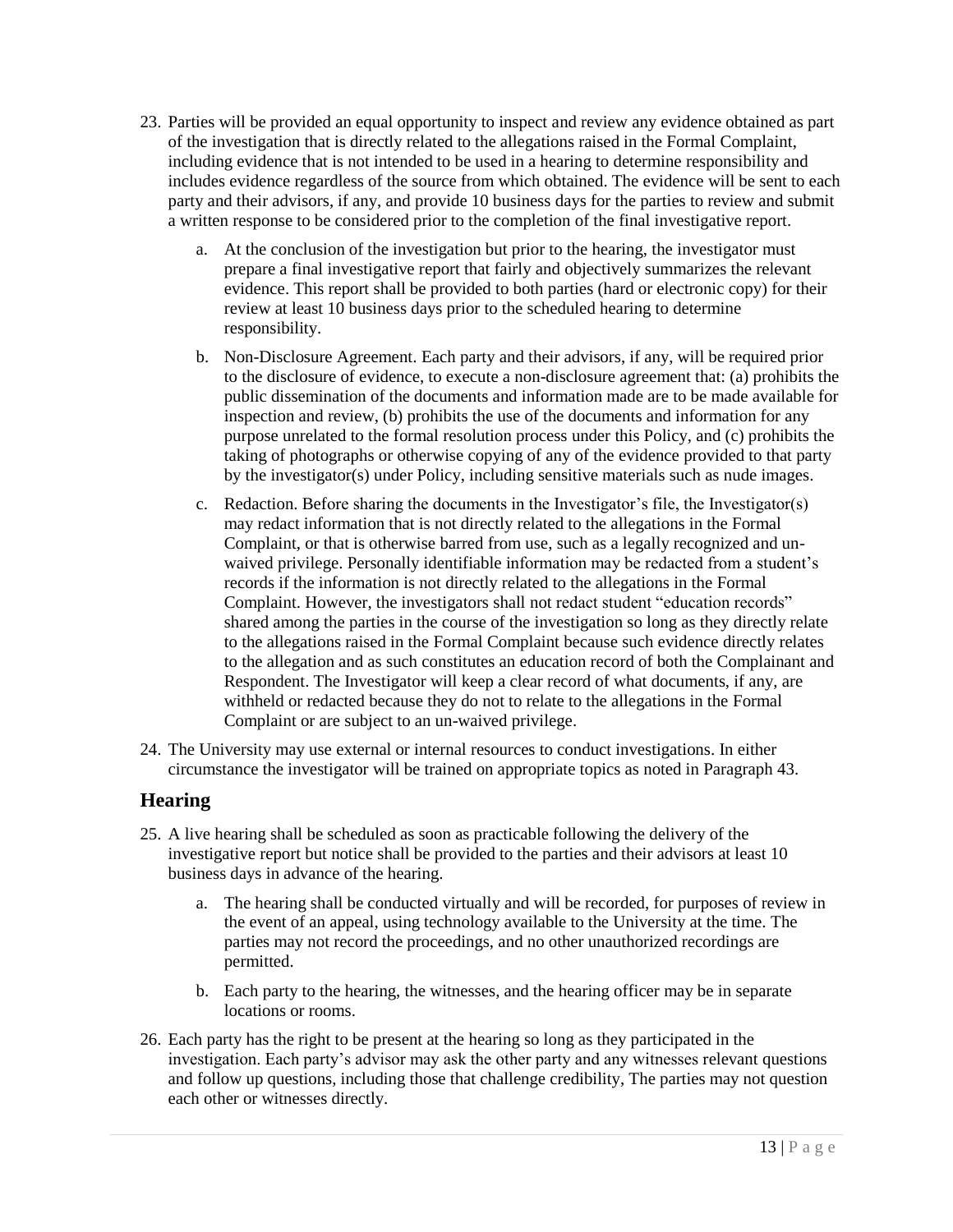- 27. If a party does not have an advisor, the hearing may not proceed until the University has provided a trained advisor to participate in the hearing at no fee or charge to the party.
- 28. Each party has the equal opportunity to present fact witnesses and expert witnesses and other evidence, both inculpatory and exculpatory.
- 29. Hearing officers may be internal or external to the University but shall be free of Bias and Conflicts of Interest and be qualified by having training as indicated in Paragraph 43 of this Policy. A hearing officer shall be appointed to preside over the hearing and shall have the following responsibilities:
	- a. To make a determination regarding responsibility based on an objective evaluation of all relevant evidence provided during the investigation and hearing, both exculpatory and inculpatory, using a preponderance of the evidence standard. A party's or witness' absence or refusal to answer questions cannot be inferred as the sole basis for a determination regarding responsibility. Credibility determinations may not be based on a person's status as a complainant, respondent, or witness.
	- b. To establish such rules and procedures are deemed necessary to the operation of the hearing, so long as such rules and procedures, including restrictions on advisors, must apply equally to both parties.
	- c. To determine the relevancy of questions asked before witnesses or the parties provide answers. Questions and evidence regarding the Complainant's sexual predisposition or prior sexual behavior are not relevant, unless such evidence about the Complainant's prior sexual behavior are offered to prove someone other than Respondent committed the conduct alleged by the Complainant or if the questions and evidence concerns specific incidents of the Complainant's prior sexual behavior with respect to the Respondent and are offered to prove consent. For each question not permitted, the hearing officer must provide the rationale for its exclusion.
	- d. To prepare a written determination of findings that provides the rationale for the outcome that includes:
		- i. Identification of allegations in the Formal Complaint of potential Sexual Harassment
		- ii. Description of the procedural steps taken from receipt of Formal Complaint through determination (notifications to the parties, interviews with parties and witnesses, site visits, methods of evidence gathering, hearings held, and other steps taken)
		- iii. Findings of fact supporting the determination
		- iv. Conclusion regarding application of the Policy to the facts
		- v. A statement of, and the rationale for, the result as to each allegation, including a determination regarding responsibility
		- vi. A statement of the determination regarding disciplinary Sanctions, if any, imposed on Respondent and Remedies, if any, to be provided to Complainant to restore or preserve equal access to the education program or activity as determined pursuant to Paragraph 30, below.
		- vii. The applicable process and grounds for appeal for the Complainant and Respondent.
		- viii. The date the decision becomes final.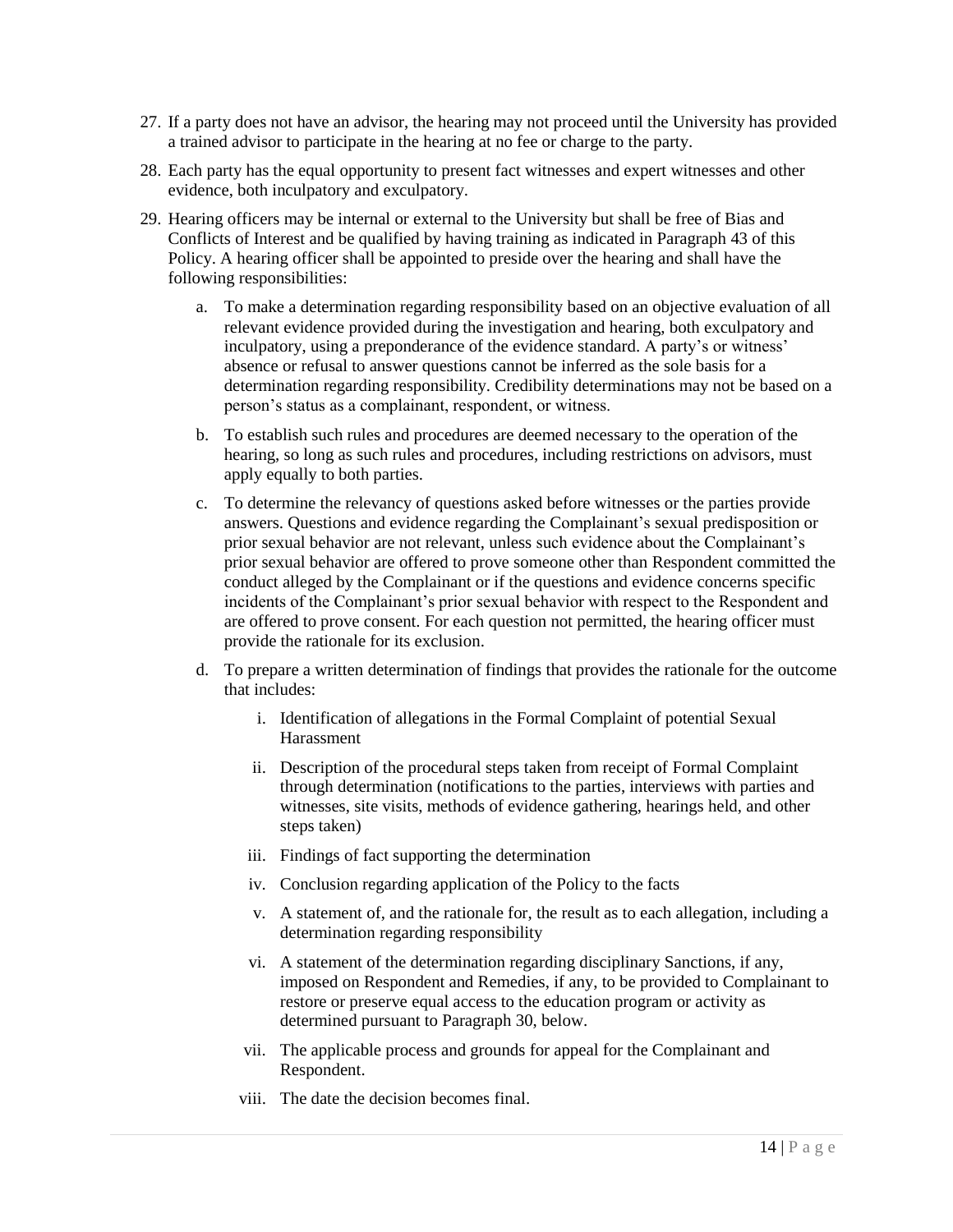- 30. Subsequent to the decision of the hearing officer, the designated University decision-maker shall determine the appropriate Remedies and Sanctions and communicate them to the hearing officer to be communicated to the parties.
	- a. For student Respondents, the decision-maker is the Dean of Students.
	- b. For employee Respondents the decision-maker is the appropriate Vice President in consultation with the employee's supervisor and Director of Human Resources.
- 31. The parties will be notified, simultaneously and in writing, of the outcome as outlined in Paragraph 29(d).

# <span id="page-14-0"></span>**Appeal**

- 32. As indicated in Paragraph 10 above, the Respondent has the right to file an appeal of any Emergency Removal decision within 5 business days of the decision on the grounds that the decision is not warranted based on the known facts and/or there are less restrictive measures available to address the safety concerns.
- 33. Within 5 business days of the notice of dismissal or the notice of outcome of a hearing, either party may appeal. Appeals are limited to the following grounds:
	- a. A procedural irregularity that affected the outcome.
	- b. New evidence that was not reasonably available at the time of the determination regarding responsibility or dismissal was made that could affect the outcome.
	- c. The Title IX Coordinator, investigator(s), hearing officer(s) or decision-maker had a Conflict of Interest or Bias for/against the Complainant or Respondent or for/against Complainants/Respondents in general that affected the outcome.
- 34. When an appeal that meets one or more of the above grounds is received, the University will notify each party and, when appropriate, the investigator(s), decision-maker, and hearing officer, who may then respond in writing within 5 business days with information relevant to portion of the appeal that was approved and involves them. The appeal and all relevant information will be considered, and a decision rendered, within 7 business days after the response period has expired or the responses have been received.
- 35. The appeals process is as follows:
	- a. For cases with a student respondent, the Title IX Coordinator will provide the appeal and responses along with any other information, including the record of the hearing, to the Vice President for Academic Affairs or their designee, who shall render a final decision on the appeal. The designee may not be the decision-maker, Title IX Coordinator, investigator, advisor, or hearing officer involved in the Formal Complaint.
	- b. For cases with a staff member as a respondent, the Title IX Coordinator will provide the appeal and responses along with any other information, including the record of the hearing, to the President of the University or their designee, who shall render a final decision on the appeal. The designee for the decision-maker on the appeal may not be the Title IX Coordinator, investigator, advisor, or hearing officer involved in the Formal Complaint.
	- c. For cases with a faculty member as a respondent, the Title IX Coordinator will provide the appeal and responses along with any other information including the record of the hearing, to the President of the University or their designee. The President of the University or a faculty panel appointed by the President of the University shall render a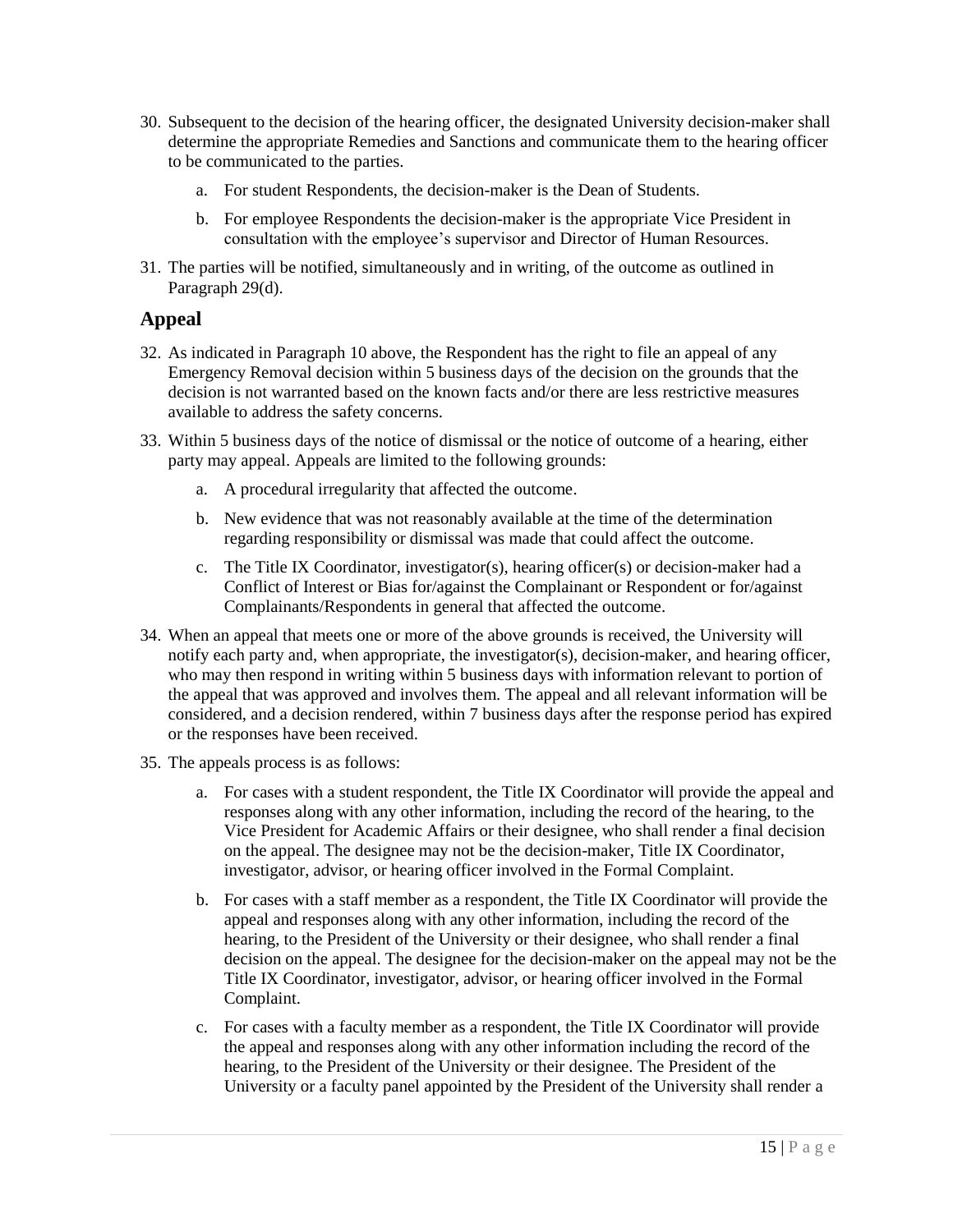final decision on the appeal. The President's designee may not be the Title IX Coordinator, investigator, advisor, or hearing officer involved in the Formal Complaint.

36. A notice of appeal outcome will include the decision on each approved ground and rationale for each decision. The notice will specify the finding on each ground for appeal, any specific instructions for remand or reconsideration, any sanction that may result which the University is permitted to share according to state or federal law, and the rationale supporting the essential findings to the extent the University is permitted to share under state and federal law. The decision on the appeal shall be sent simultaneously to all parties and is final.

## <span id="page-15-0"></span>**Dismissal**

- 37. A Formal Complaint may be dismissed by the University under several circumstances:
	- a. The University is required to dismiss the Formal Complaint or portions of the Formal Complaint when (1) the conduct, even if proven, would not constitute Sexual Harassment (as defined in Paragraph 3), (2) the conduct, even if proven, did not occur in an Education Program or Activity controlled by the University or within the United States, or (3) the Complainant is not participating or attempting to participate in the education program or activity of the University. When the University is required to dismiss the Formal Complaint or any portion of the Formal Complaint, the conduct may then be addressed, if the University chooses, under another applicable code of conduct, policy, or expectations of staff/faculty.
	- b. The University may dismiss the Formal Complaint if the Complainant provides written notification to the Title IX Coordinator that the Complainant would like to withdraw the Formal Complaint or any allegations therein, prior to a determination of responsibility. In considering the request, the Coordinator will give consideration to the wishes of the Complainant and also will assess the nature of the alleged misconduct and the information obtained, including whether evidence from others besides the Complainant supports the potential of an ongoing risk or a threat to the safety of the Averett community. If dismissed upon Complainant request, the Coordinator may later reinstate the formal resolution process by signing a new Formal Complaint as described in paragraph 12(c) above.
	- c. The University may dismiss the Formal Complaint if, prior to a determination on responsibility is reached, the Respondent is no longer enrolled or employed by the University. If Respondent should re-enroll or return to employment with the University in the future, the Coordinator may later reinstate the formal resolution process by signing a new Formal Complaint as described in paragraph 12(c) above.
	- d. The University may dismiss the Formal Complaint if specific circumstances prevent the gathering of evidence sufficient to reach a determination of responsibility as to allegations in the Formal Complaint. Such circumstances could include, but are not limited to lack of access to or lack of cooperation by the Complainant or witnesses or other unique conditions.
- 38. The Title IX Coordinator will promptly and simultaneously send written notice of the dismissal and the reasons for the dismissal to the parties.
- 39. Either party may file an appeal from a dismissal determination in accordance with paragraphs 34- 38 above.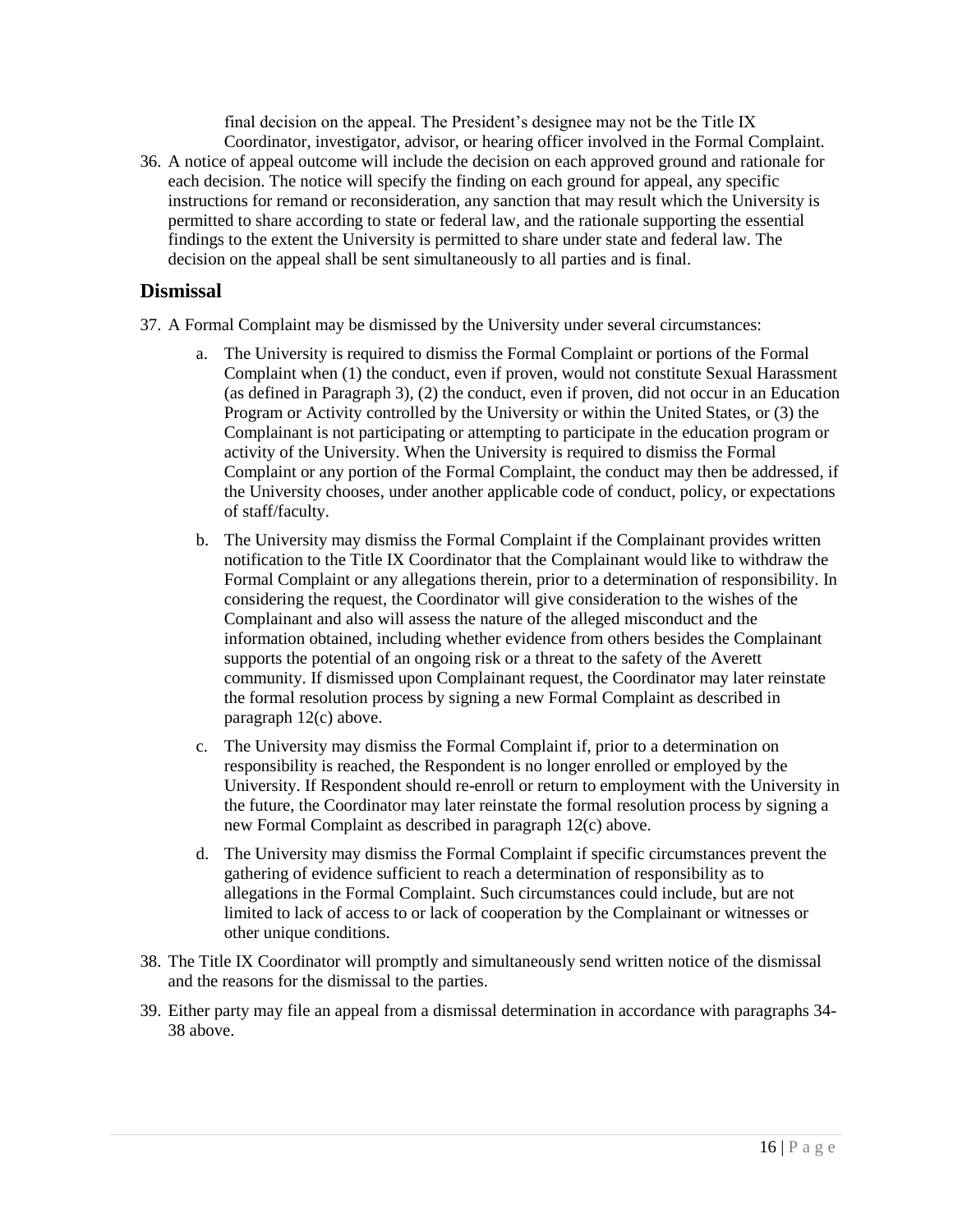# <span id="page-16-0"></span>**Retaliation, False Statements, and Amnesty**

- 40. **Retaliation** by a person against any person who reports or participates in any way in any part of the process contained within this Policy is prohibited. Persons found to be engaging in Retaliation shall be subject to disciplinary action under the resolution procedures for sex discrimination or applicable student code of conduct or employment policy.
	- a. Charging a person with a conduct violation for making a materially false statement in bad faith during the course of the investigation or the resolution processes does not constitute Retaliation. A finding regarding responsibility alone is not sufficient to conclude any party made a materially false statement in bad faith.
	- b. To help protect the individuals who submit a report or a Formal Complaint of Sexual Harassment and/or who participates in a process herein, including third party reporters, Complainants, Respondents, and witnesses, identities of these individuals will be treated as confidential, except as necessary to provide Supportive Measures, address Formal Complaints, or as permitted by FERPA or required by law.
- 41. **False Statements and Evidence.** Deliberately false and/or malicious accusations under this Policy, as opposed to allegations which, even if erroneous, are made in good faith, are a serious offense and will be subject to appropriate disciplinary action. Additionally, witnesses and parties knowingly providing false evidence or statements, tampering with or destroying evidence after being directed to preserve such evidence, or deliberately misleading an official conducting an investigation can be subject to discipline under this Policy or referred to other appropriate University procedures.
- 42. **Amnesty.** The University considers the reporting and adjudication of conduct prohibited by this Policy to be of paramount importance. The University does not condone underage drinking or use of illegal drugs. However, the University will extend amnesty to Complainants, Respondents, third-party reporters, participating witnesses, and those assisting Complainants from punitive sanctioning for illegal use of drugs and/or alcohol and for the use of drugs and/or alcohol in violation of University policy.

## <span id="page-16-1"></span>**Training**

- 43. All persons assigned to the University to serve as Coordinators, advisors, investigators, hearing officers, decision-makers, or facilitators in the informal resolution process shall be trained in the following topics:
	- a. The definition of Sexual Harassment and issues related to sexual assault, dating violence, domestic violence, and stalking
	- b. The scope of the University's Education Program or Activity
	- c. Title IX requirements and regulations
	- d. The University's Title IX process for investigations, hearings, appeals, and the informal resolution processes, as applicable
	- e. How to remain impartial, avoiding prejudgment of facts at issue, Conflicts of Interest, and Bias
	- f. How to conduct an investigation and hearing process that protects the safety of the parties and promotes accountability
	- g. Technology to be used at the hearing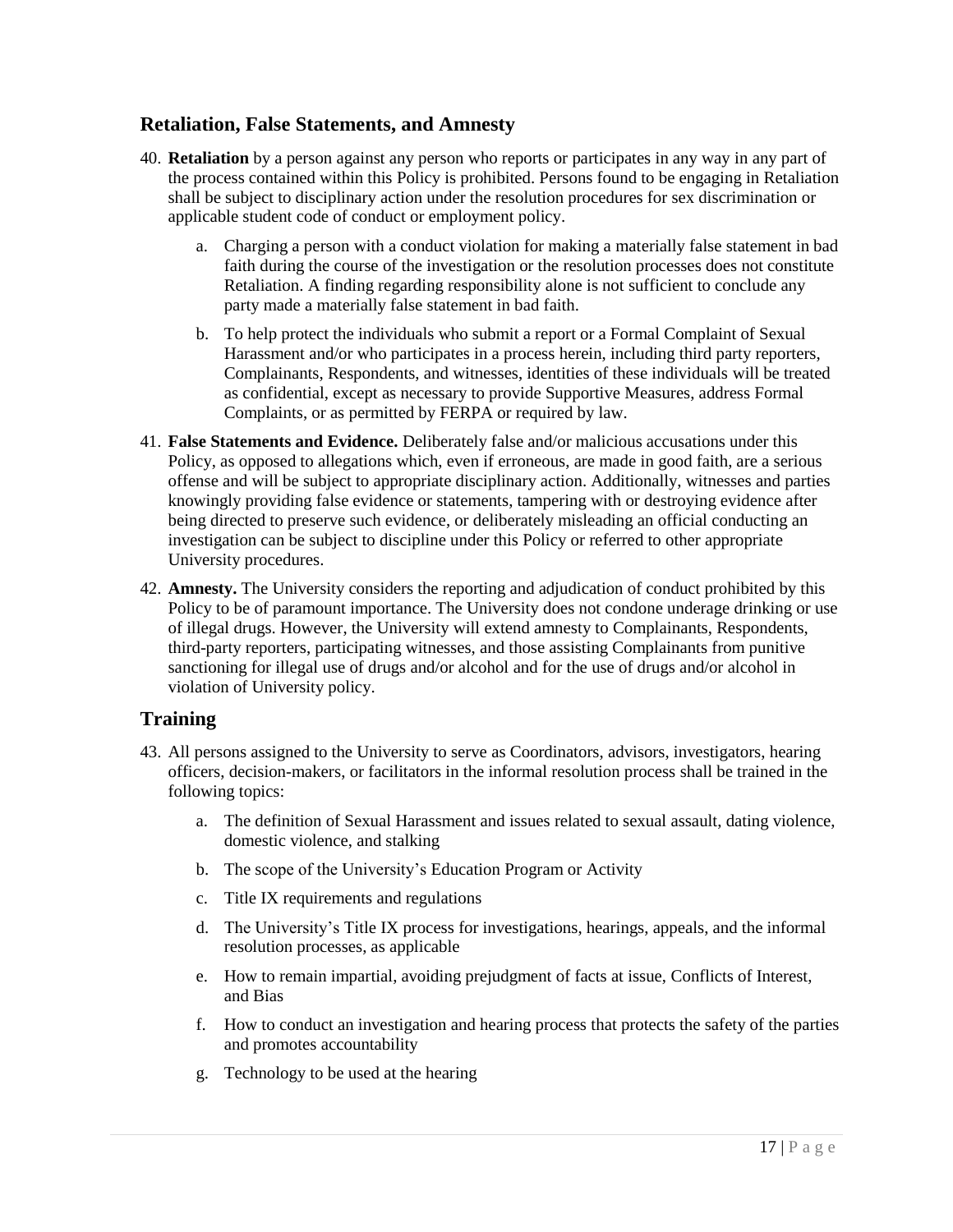h. Issues of relevance of questions and evidence, including when questions and evidence about the Complainant's sexual predisposition or prior sexual behavior are not relevant and how to create an investigative report that fairly summarizes relevant evidence.

Materials used in training may not rely on sex stereotypes and must promote impartial investigations and adjudications of Formal Complaints of Sexual Harassment.

44. Materials used in the Title IX training of Coordinators, investigators, decision-makers, and informal resolution facilitators shall be posted on the University website if owned by the University or otherwise available for inspection upon request.

# <span id="page-17-0"></span>**Recordkeeping**

- 45. Records related to Title IX reports and Formal Complaints and the University's response will be maintained for seven years or longer if required in the University policy on record retention. The seven (7) year period runs from the date of creation of the last record pertaining to that case. Records to be created and preserved include:
	- a. Complete records of each investigation, outcome, recording, Sanctions, Remedies
	- b. Appeals and results thereof
	- c. All informal resolutions and the results
	- d. Materials used to train Title IX Coordinators, investigators, hearing officers, decisionmakers, and facilitators of informal resolution processes. Training materials will be available on the University website and will be made available for inspection by members of the public upon request
	- e. Complete records of reports, Formal Complaints, responses, Supportive Measures provided to parties including documentation of the reasons for the University's conclusion that its response was not deliberately indifferent and that it took measures designed to restore or preserve equal access to the University's Education Programs or Activities.
	- f. If Supportive Measures were not provided including not providing a specific Supportive Measure requested by the Complainant, the University will document the reasons for not providing the services and will be maintained as well as the rationale to support that the decision not to provide Supportive Measures was not clearly unreasonable in light of the known circumstances.

## **Role of the Title IX Coordinators**

- <span id="page-17-1"></span>46. The role of the Title IX Coordinators is to support the University's efforts to end discrimination on the basis of sex in education, including discrimination resulting from acts of Sexual Harassment. The Title IX Coordinators are to ensure compliance with and coordination of the processes under this Policy. Specific, but not all-inclusive, responsibilities include:
	- a. Publishing and disseminating the information required by this Policy
	- b. Determining whether a filed Formal Complaint alleges Sexual Harassment under Title IX and its regulations
	- c. Ensuring that Supportive Measures and information regarding the resolution processes are made available to affected parties and that any remedies are effectively implemented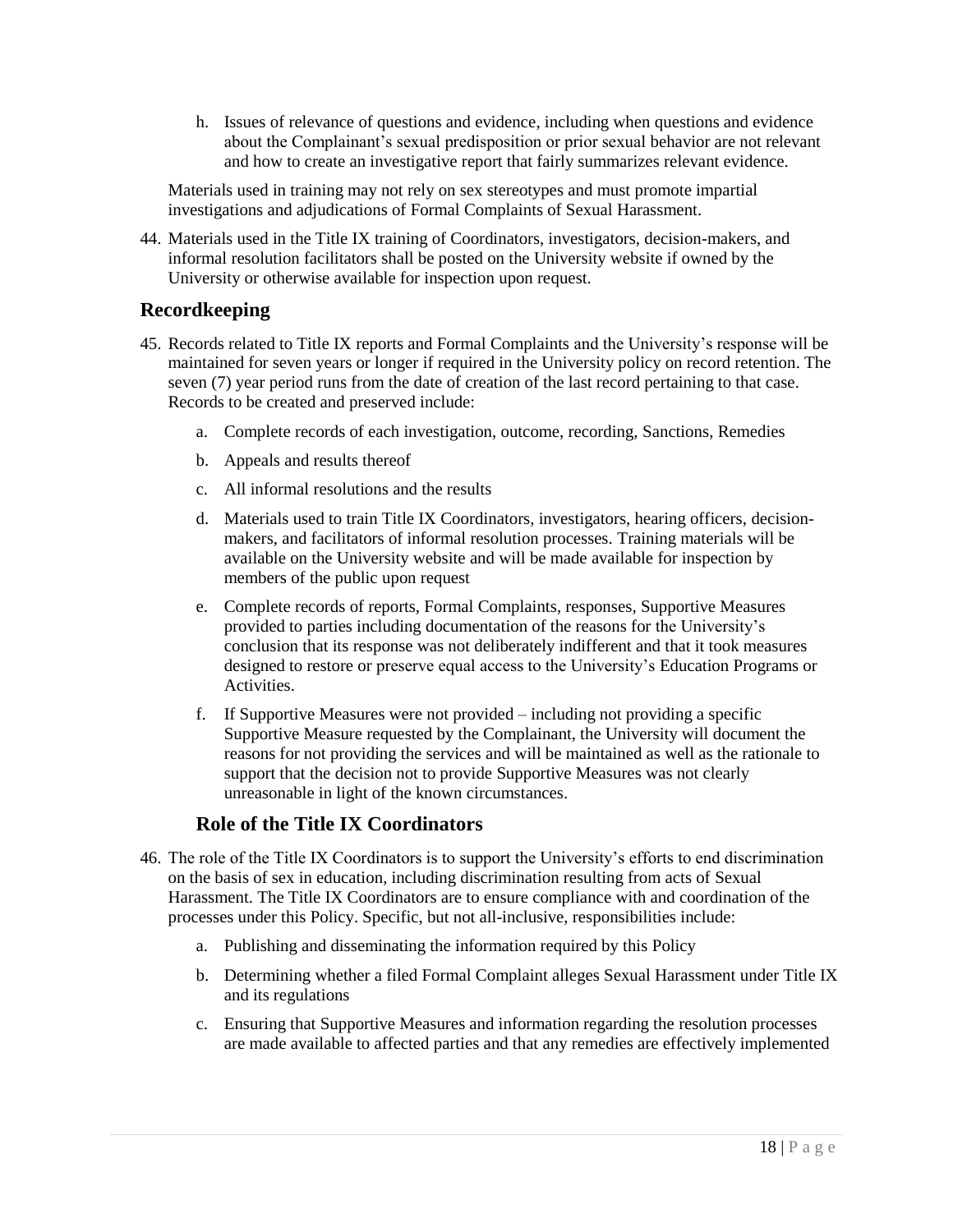- d. Coordinating the flow of communications, notices, and information, as required under this Policy, among and between parties, advisors, witnesses, investigators, hearing officers, decision-makers, and appeal decision-makers
- e. Ensuring the resolution processes move forward and is completed in a timely manner in conformance with this Policy
- f. Ensuring training required under Title IX regulations and this Policy is provided to those individuals who the University assigned to participate in the resolution processes.
- g. Assigning investigator(s), hearing officers, and advisors, if necessary, who have been properly trained, and are impartial and free from Bias and Conflicts of Interest, and to rule on objections raised to the impartiality of investigators or hearing officers. The Title IX Coordinator may appoint a trained designee to perform the responsibilities of any individual designated under the policy.
- h. Maintaining information and documentation of cases under this Policy in a secure manner
- i. Participating in and organizing prevention efforts, campaigns, and events to raise awareness and to educate the community on ways to prevent Sexual Harassment, how to report, and options available to individuals who experience Sexual Harassment and discrimination
- j. Conducting climate surveys, as appropriate, to assess effectiveness of education and prevention initiatives
- k. Ensuring that information required for statistical reporting under the Clery Act is provided in a timely manner to the Chief of Campus Safety and Security.
- l. Ensuring that the University is in compliance with the NCAA Board of Governors Policy on Campus Sexual Violence:
	- i. That the intercollegiate athletics department is fully knowledgeable about, integrated in, and compliant with institutional policies and processes regarding sexual violence prevention and proper adjudication and resolution of acts of sexual violence.
	- ii. That the institutional policies and processes regarding sexual violence prevention and adjudication, and the name and contact information for the campus Title IX Coordinator are readily available within the department of athletics.
	- iii. That all student-athletes, coaches and athletics staff are educated annually on sexual violence prevention, intervention, and response, to the extent allowable by state law.
	- iv. That the University President, Director of Athletics, and Title IX Coordinator can attest to these above requirements annually.

# <span id="page-18-0"></span>**Conflict with State Law**

47. Consistent with the doctrine of federal pre-emption, if the requirements of Title IX conflict with state law, Title IX and its requirements prevail and federal regulations must be followed. Virginia law requires that under certain circumstances a student (including an employee who is a student) who is under investigation for or who has been found responsible for an act of sexual violence will have a prominent notation added to that student's transcript.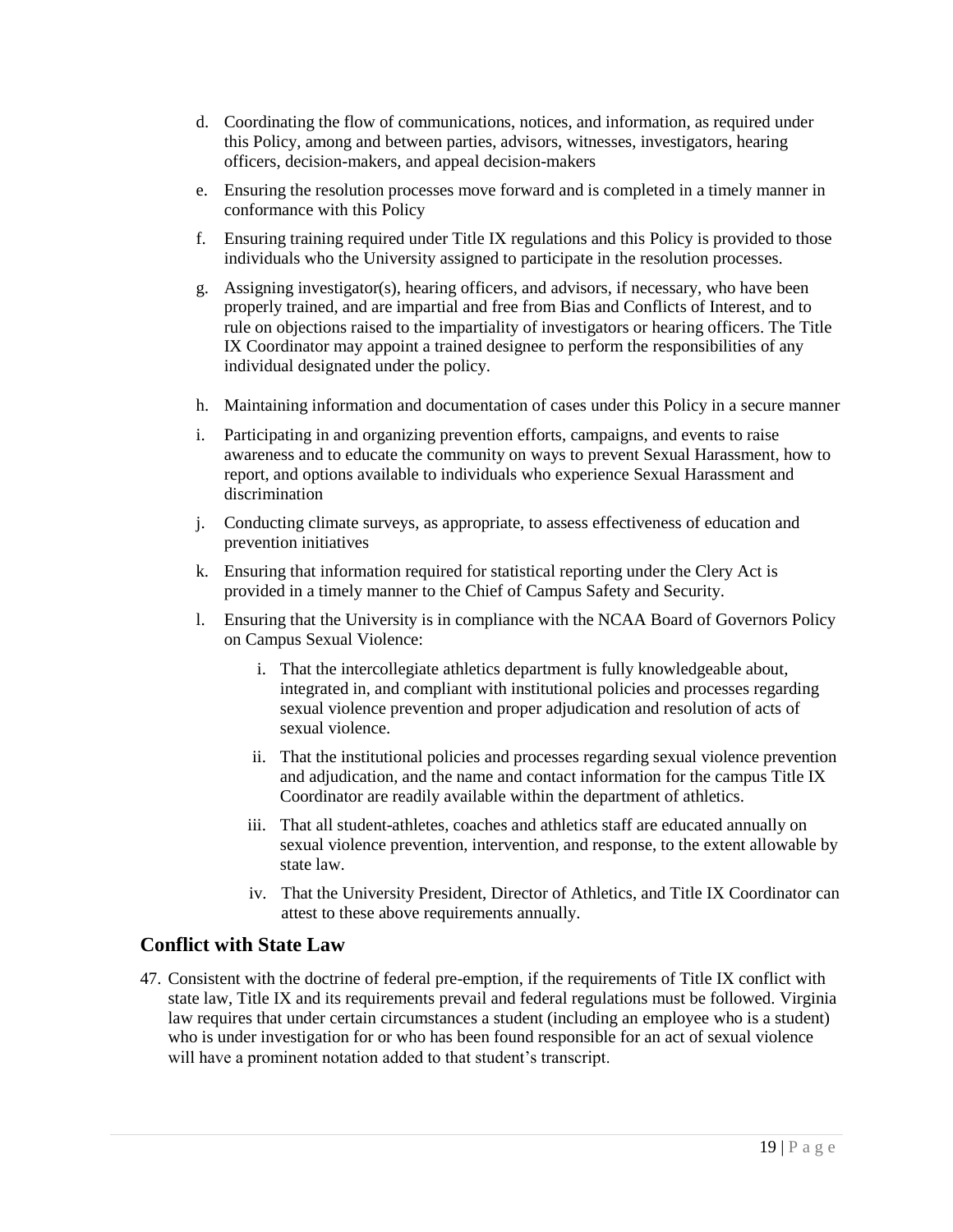- a. For purposes of this section, sexual violence means physical sexual acts perpetrated against a person's will or against a person incapable of giving Consent. Such notation will be added only when:
	- i. A student withdraws from the University while under investigation for an offense involving sexual violence. Such notation will state that the student withdrew while under investigation for such a violation.
		- Under the Title IX regulations effective August 14, 2020, this provision of state law may be deemed to be unenforceable if the transcript notation as prescribed is deemed to be a non-Supportive Measure that could be construed as disciplinary or punitive Sanction since it could impact the student's ability to further their education at another institution or gain employment. It also may be deemed to violate the Title IX confidentiality requirements.
	- ii. A student is found responsible for an act of sexual violence and was suspended or permanently dismissed from the University as a consequence of that finding will have a notation that the student was suspended or dismissed for such violation.
	- iii. A student with such a transcript notation may have the notation removed:
		- If the student is subsequently found, to be not responsible for such an offense or
		- If the student has completed the term of suspension, and other Sanctions required by the University, and has been determined by the University to be in good standing
- b. Under state law, a transcript notation will be added only when:
	- i. A student withdraws from the University while under investigation for an offense involving sexual violence. Such notation will state that the student withdrew while under investigation for such a violation.
	- ii. A student is found responsible for an act of sexual violence and was suspended or permanently dismissed from the University as a consequence of that finding will have a notation that the student was suspended or dismissed for such violation.
- c. A student with a transcript notation may have the notation removed:
	- i. If the student is subsequently found, to be not responsible for such an offense or
	- ii. If the student has completed the term of suspension, and other Sanctions required by the University, and has been determined by the University to be in good standing.
- 48. State law also requires that the University's risk assessment team meet within 72 hours of receipt of a report of physical sexual violence. This meeting must occur whether or not a Formal Complaint or criminal charges have been, and this state law requires disclosure to third parties in certain circumstances.
	- a. If the reported conduct would not consist of a felony Sexual Assault under state law, the law enforcement representative on the review team shall notify the other team members, and within 24 hours consult with the Commonwealth Attorney with jurisdiction to prosecute, but shall do so without disclosing the name or other identifying information of any of the individuals involved.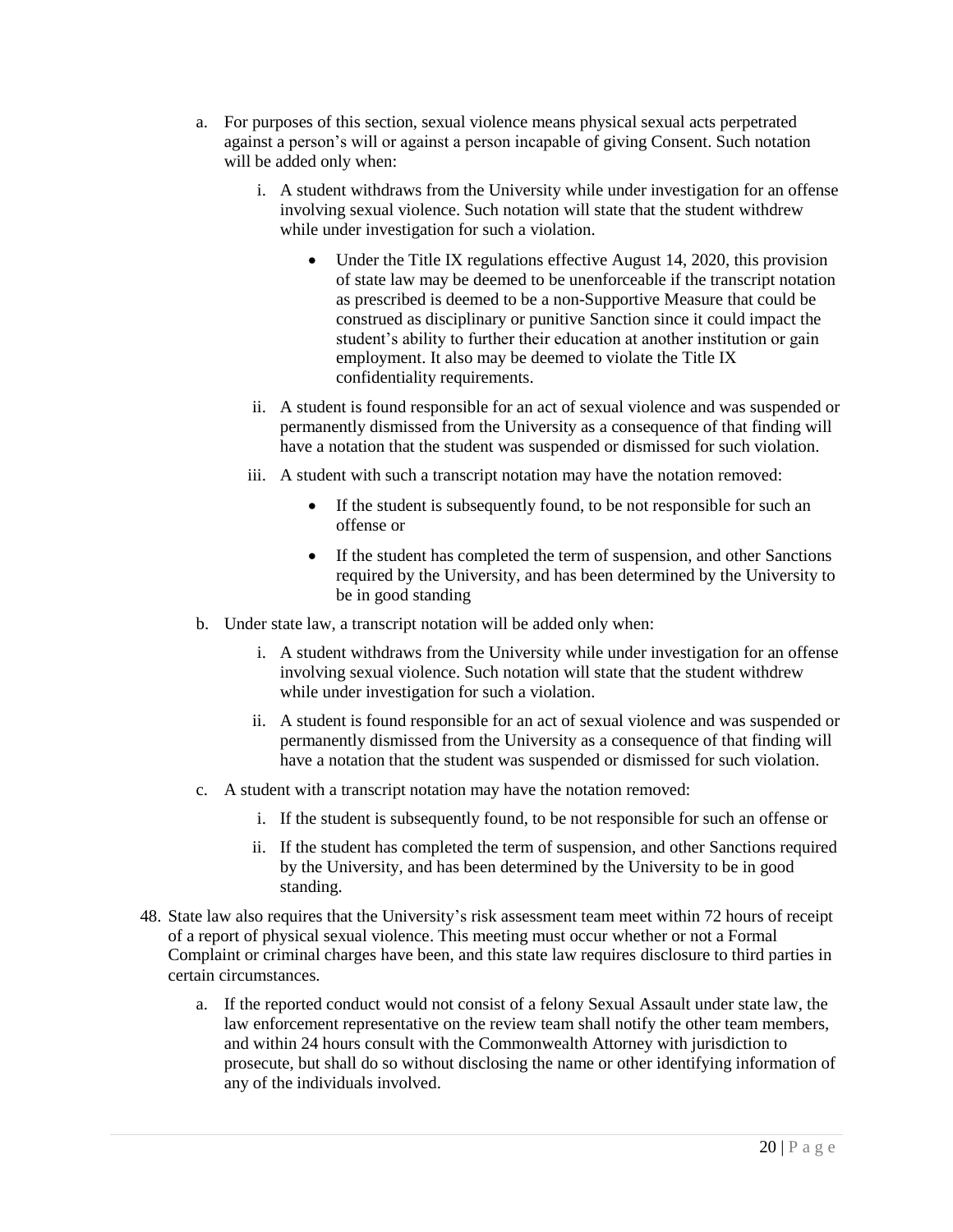- b. After a review of all available information, if the review team determines a disclosure is necessary to protect the health and safety of the student or others on campus, then personal identifying information of all students known to be involved shall be released to campus security as well as the local police. The Title IX Coordinator will provide prompt notice to the student that this safety disclosure has been made.
- c. The Department of Education has indicated in the Preamble to the new regulations that this state mandated review process which may result in required disclosures, if students or campus safety is found to be a risk, do not conflict with Title IX or its implementing regulations and are enforceable.

# **Publication**

<span id="page-20-0"></span>49. This Policy, the appendices hereto, including identification and contact information of the designated Title IX Coordinators shall be displayed prominently on the University website and in every handbook and catalog available to students, potential students, employees, and potential employees.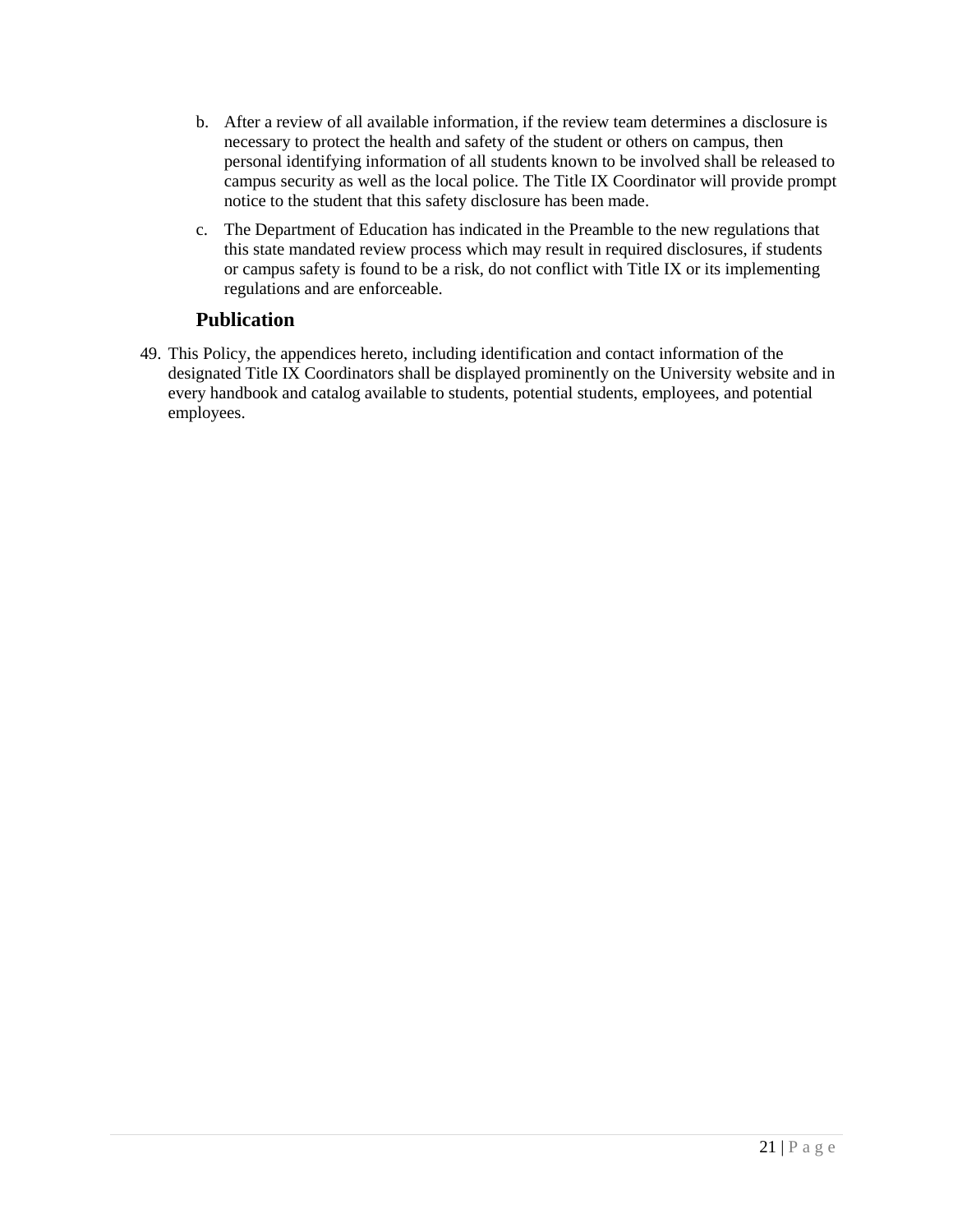# **APPENDIX A**

# **Action Steps, Resources, and Reporting**

## <span id="page-21-0"></span>**Action Steps for Victims of Sexual Assault/Harassment**

#### **1. Ensure Your Physical Safety.**

Please do not hesitate to call the Campus Safety and Security Department (434-791-5888) or dial 911. Campus Safety and Security officers are on duty 24 hours a day, 7 days a week and can provide you with both on- and off-campus resources.

#### **2. Seek Medical Assistance and Treatment, if Needed**

Local options for emergency medical care and collection of personal evidence include SOVAH located in Danville, Virginia (434-799-2100).

It is crucial that you obtain medical attention as soon as possible after a Sexual Assault to determine the possibilities of physical injury, to prevent or treat sexually transmitted diseases, and/or to screen for the presence of sedative drugs such as Rohypnol or GHB (date-rape drugs). University staff can help you contact a support person, such as a family member, friend, or roommate.

If you choose to have an evidence collection kit (PERK kit) completed, it is important to do so within 120 hours of an assault. Even if you have not decided to file charges, it is advisable to have the evidence collection kit completed so that you can preserve the options of obtaining a protective order and/or filing criminal charges at a later date.

In order to best preserve evidence for an evidence collection kit, it may be advisable to avoid showering, bathing, going to the bathroom, or brushing your teeth before the kit is completed. You should also wear (or take with you in a paper – not plastic – bag) to the hospital the same clothing that you were wearing during the assault. An evidence collection kit can still be completed even if you have showered or bathed.

You can visit www.notalone.gov/students for additional information and resources.

#### **3. Obtain Emotional Support – Campus Resources.**

The Office of Counseling Services and the University Chaplain can help people sort through their feelings and begin the recovery process as they are trained to provide confidential crisis intervention on short-term and emergency issues. They can also provide referrals for outside providers and law enforcement.

Counseling is free of charge to all students. In some instances, the law may require the disclosure of information shared by students with counselors; however, absent a legal mandate to the contrary, counseling services are confidential, are not part of students' University records, and will not be reported to other University personnel.

The University Chaplain can provide pastoral counseling for students which is also confidential, not part of students' records, and not reportable to other University personnel except in instances where the law may require the disclosure of information shared by students with counselors. Employees may access counseling services through the University's Employee Assistance Program (EAP).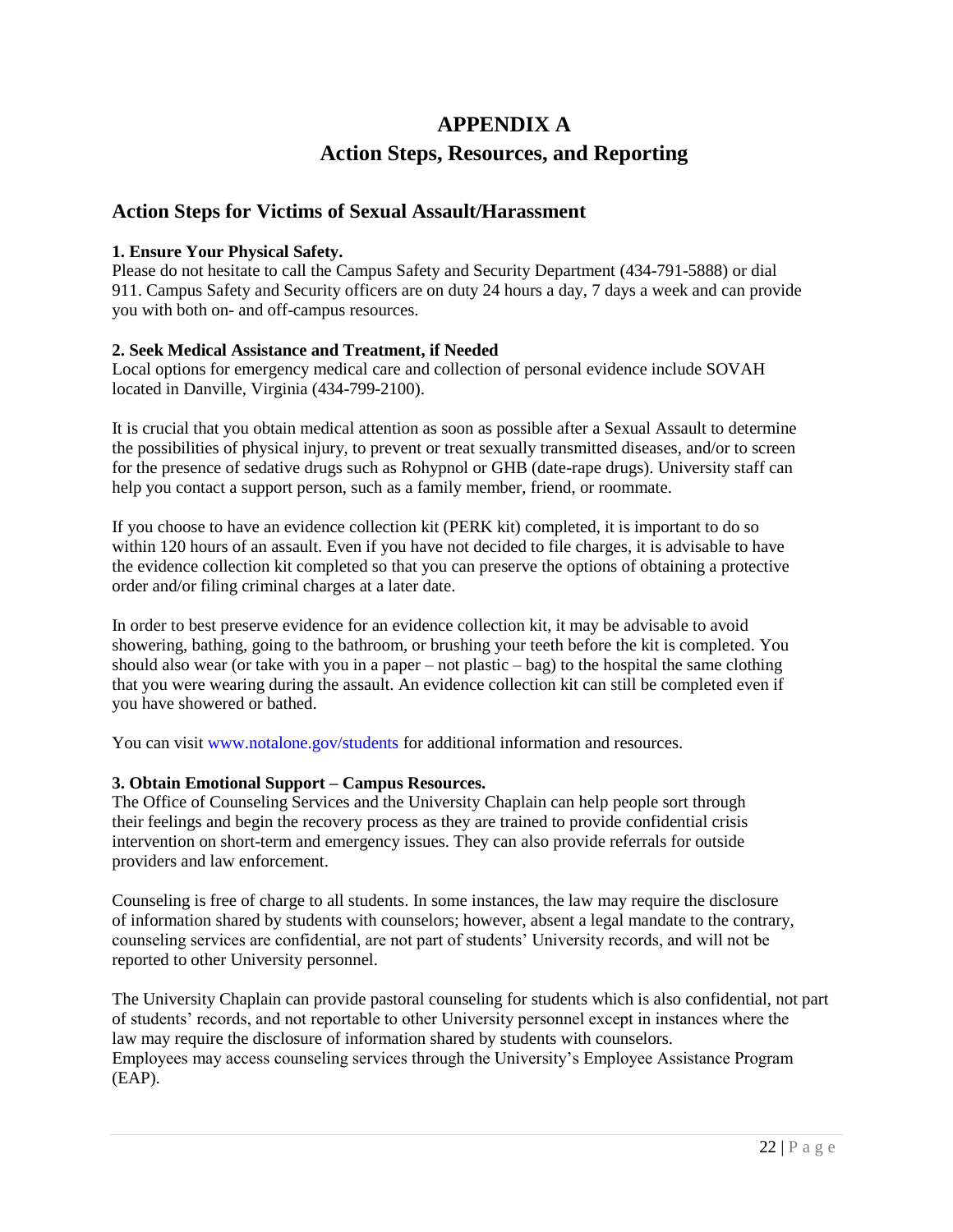# **Reporting Sexual Harassment**

Averett University encourages anyone with knowledge of Sexual Harassment to report such incidents to the University. Reporting allows University officials to provide information about resources, Supportive Measures, and rights and options to individuals who may have been impacted by Sexual Harassment.

Because conduct prohibited by this Policy may in some instances constitute both a violation of University policy and criminal activity, and because University processes are not a substitute for instituting legal action, the University encourages individuals impacted by Sexual Harassment to report to University officials *and* to law enforcement, where appropriate. Individuals who experience Sexual Harassment have the right not to report to campus officials or to law enforcement authorities, as well.

#### **Title IX Coordinators and Officials with Authority**

Averett University has designated the below listed Title IX Coordinators and Officials with Authority to receive notice of incidents of Sexual Harassment. Reports may be made any time via email, phone, or mail or in-person during normal business hours. *A report made to persons not listed here will not provide the University with Actual Knowledge (as defined in Paragraph 3 of this Policy) of the report and may not provide the full access to information and Supportive Measures.*

| Contact                                                                                                               | Location                   | Telephone    | Email                  |
|-----------------------------------------------------------------------------------------------------------------------|----------------------------|--------------|------------------------|
| <b>Amanda Estabrook</b>                                                                                               | Main Hall #10              | 434-791-7222 | titleix@averett.edu    |
| Title IX Coordinator                                                                                                  |                            |              |                        |
| <b>Kathie Tune</b>                                                                                                    | Main Hall #13              | 434-791-7106 | ktune@averett.edu      |
| Deputy Title IX Coordinator                                                                                           |                            |              |                        |
| <b>Katie Johnston</b>                                                                                                 | Main Hall #120             | 434-791-5877 | kjohnston@averett.edu  |
| Deputy Title IX Coordinator                                                                                           |                            |              |                        |
| Izy Obi                                                                                                               | Riverview #233             | 434-791-7115 | iobi@averett.edu       |
| Deputy Title IX Coordinator                                                                                           |                            |              |                        |
| Dr. Tiffany Franks*                                                                                                   | Main Hall #200             | 434-791-5670 | tfranks@averett.edu    |
| President                                                                                                             |                            |              |                        |
| Don Aungst*                                                                                                           | Main Hall #101             | 434-791-5651 | daungst@averett.edu    |
| VP and CFO/COO                                                                                                        |                            |              |                        |
| <b>Timothy Fulop*</b>                                                                                                 | Main Hall #208             | 434-791-5630 | tfulop@averett.edu     |
| VP for Academic Affairs                                                                                               |                            |              |                        |
| <b>Stacy Gato*</b>                                                                                                    | Main Hall #114             | 434-791-7110 | sgato@averett.edu      |
| VP for Enrollment Management                                                                                          |                            |              |                        |
| Venita Mitchell*                                                                                                      | Student Ctr #423           | 434-791-5627 | vmitchell@averett.edu  |
| VP for Student Engagement                                                                                             |                            |              |                        |
| Meg Stevens*                                                                                                          | North Campus               | 434-791-5700 | mstevens@averett.edu   |
| VP and Director of Athletics and                                                                                      | Grant Ctr #102             |              |                        |
| <b>Campus Operations</b>                                                                                              |                            |              |                        |
| John Vigouroux*                                                                                                       | Main Hall #203             | 434-791-7114 | jvigouroux@averett.edu |
| Chief Entrepreneurship and                                                                                            |                            |              |                        |
| <b>Innovation Officer</b>                                                                                             |                            |              |                        |
| Melissa Wohlstein*                                                                                                    | Main Hall #204             | 434-791-5654 | mwohlstein@averett.edu |
| VP of Philanthropy                                                                                                    |                            |              |                        |
| <b>Campus Safety and Security*</b>                                                                                    | <b>Student Success Ctr</b> | 434-791-8888 |                        |
| *These individuals have been designated as Officials with Authority. Official with Authority means an employee of the |                            |              |                        |
| University explicitly vested with the responsibility to implement corrective measures for harassment, discrimination, |                            |              |                        |
| and/or retaliation. Reports to Officials with Authority provide the University with Actual Knowledge of a report.     |                            |              |                        |